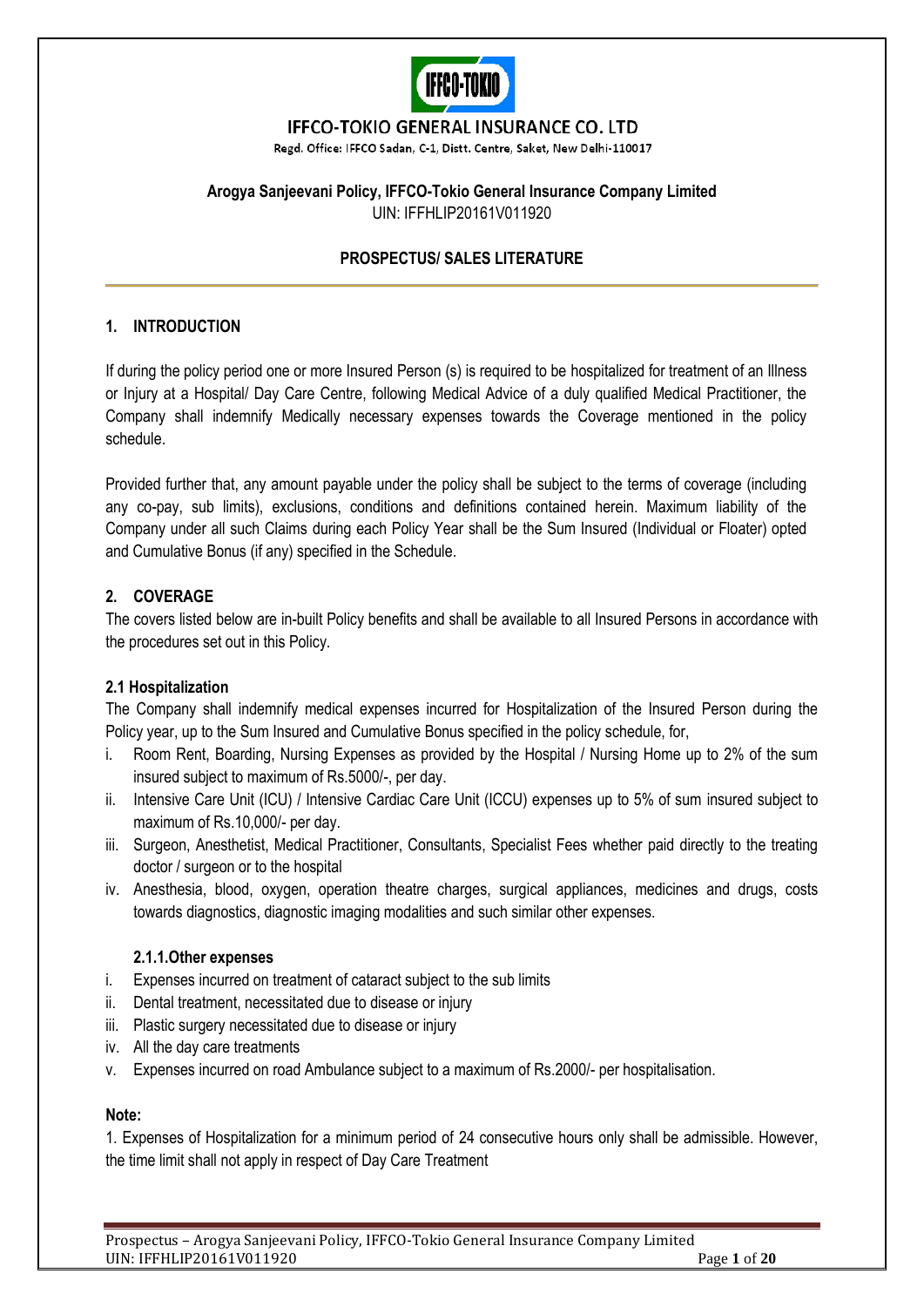

2. In case of admission to a room/ICU/ICCU at rates exceeding the aforesaid limits, the reimbursement/payment of all other expenses incurred at the Hospital, with the exception of cost of medicines, shall be effected in the same proportion as the admissible rate per day bears to the actual rate per day of Room Rent/ICU/ICCU charges.

# **2.2 AYUSH Treatment**

The Company shall indemnify medical expenses incurred for inpatient care treatment under Ayurveda, Yoga and Naturopathy, Unani, Siddha and Homeopathy systems of medicines during each Policy Year up to the limit of sum insured as specified in the policy schedule in any AYUSH Hospital.

# **2.3 Cataract Treatment**

The Company shall indemnify medical expenses incurred for treatment of Cataract, subject to a limit of 25% of Sum Insured orRs.40,000/-, whichever is lower, per each eye in one policy year.

# **2.4 Pre Hospitalization**

The company shall indemnify pre-hospitalization medical expenses incurred, related to an admissible hospitalization requiring inpatient care, for a fixed period of 30 days prior to the date of admissible hospitalization covered under the policy.

# **2.5 Post Hospitalisation**

The company shall indemnify post hospitalization medical expenses incurred, related to an admissible hospitalization requiring inpatient care, for a fixed period of 60 days from the date of discharge from the hospital, following an admissible hospitalization covered under the policy.

**2.6** The following procedures will be covered (wherever medically indicated) either as in patient or as part of day care treatment in a hospital upto 50% of Sum Insured, specified in the policy schedule, during the policy period:

- A. Uterine Artery Embolization and HIFU (High intensity focused ultrasound)
- B. Balloon Sinuplasty
- C. Deep Brain stimulation
- D. Oral chemotherapy
- E. Immunotherapy- Monoclonal Antibody to be given as injection
- F. Intra vitreal injections
- G. Robotic surgeries
- H. Stereotactic radio surgeries
- I. Bronchical Thermoplasty
- J. Vaporisation of the prostrate (Green laser treatment or holmium laser treatment)
- K. IONM (Intra Operative Neuro Monitoring)
- L. Stem cell therapy: Hematopoietic stem cells for bone marrow transplant for haematological conditions to be covered.

**2.7** The expenses that are not covered in this policy are placed under List-I of Annexure-A. The list of expenses that are to be subsumed into room charges, or procedure charges or costs of treatment are placed under List-II, List-III and List-IV of Annexure-A respectively.

# **3. Cumulative Bonus (CB)**

Cumulative Bonus will be increased by 5% in respect of each claim free policy year (where no claims are reported), provided the policy is renewed with the company without a break subject to maximum of 50% of the sum insured under the current policy year. If a claim is made in any particular year, the cumulative bonus accrued shall be reduced at the same rate at which it has accrued. However, sum insured will be maintained and will not be reduced in the policy year.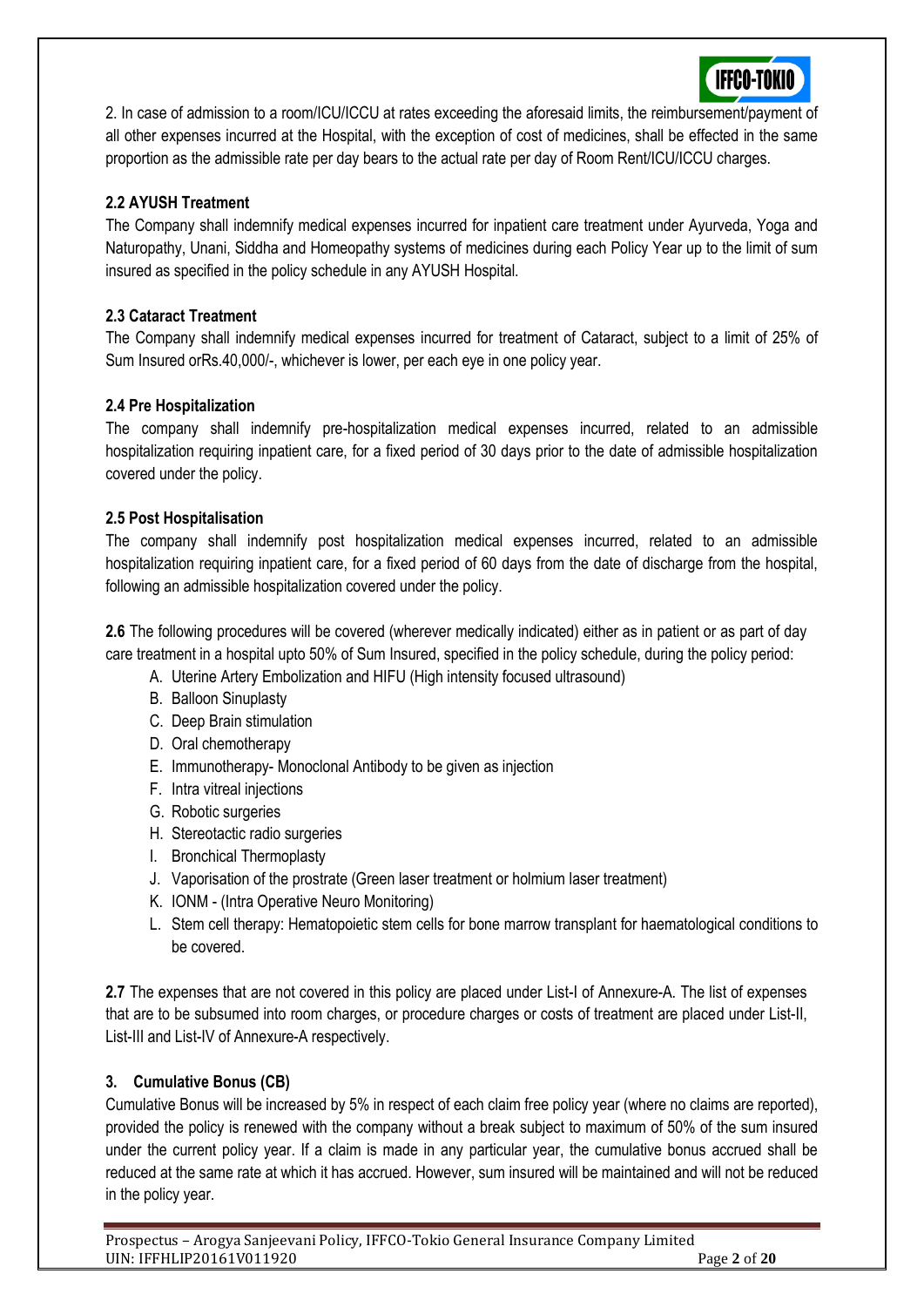

# **Notes:**

- i. In case where the policy is on individual basis, the CB shall be added and available individually to the insured person if no claim has been reported. CB shall reduce only in case of claim from the same Insured Person.
- ii. In case where the policy is on floater basis, the CB shall be added and available to the family on floater basis, provided no claim has been reported from any member of the family. CB shall reduce in case of claim from any of the Insured Persons.
- iii. CB shall be available only if the Policy is renewed/ premium paid within the Grace Period.
- iv. If the Insured Persons in the expiring policy are covered on an individual basis as specified in the Policy Schedule and there is an accumulated CB for such Insured Person under the expiring policy, and such expiring policy has been Renewed on a floater policy basis as specified in the Policy Schedule then the CB to be carried forward for credit in such Renewed Policy shall be the one that is applicable to the lowest among all the Insured Persons
- v. In case of floater policies where Insured Persons Renew their expiring policy by splitting the Sum Insured in to two or more floater policies/individual policies or in cases where the policy is split due to the child attaining the age of 25 years, the CB of the expiring policy shall be apportioned to such Renewed Policies in the proportion of the Sum Insured of each Renewed Policy
- vi. If the Sum Insured has been reduced at the time of Renewal, the applicable CB shall be reduced in the same proportion to the Sum Insured in current Policy.
- vii. If the Sum Insured under the Policy has been increased at the time of Renewal the CB shall be calculated on the Sum Insured of the last completed Policy Year.
- viii. If a claim is made in the expiring Policy Year, and is notified to Us after the acceptance of Renewal premium any awarded CB shall be withdrawn

# **4. Waiting Period**

The Company shall not be liable to make any payment under the policy in connection with or in respect of following expenses till the expiry of waiting period mentioned below:

# **4.1 Pre-Existing Diseases(Code- Excl01)**

- a) Expenses related to the treatment of a pre-existing Disease (PED) and its direct complications shall be excluded until the expiry of 48 months of continuous coverage after the date of inception of the first policy with us.
- b) In case of enhancement of sum insured the exclusion shall apply afresh to the extent of sum insured increase.
- c) If the Insured Person is continuously covered without any break as defined under the portability norms of the extant IRDAI (Health Insurance) Regulations then waiting period for the same would be reduced to the extent of prior coverage.
- d) Coverage under the policy after the expiry of 48 months for any pre-existing disease is subject to the same being declared at the time of application and accepted by us.

# **4.2 First Thirty Days Waiting Period(Code- Excl03)**

- **i.** Expenses related to the treatment of any illness within 30 days from the first policy commencement date shall be excluded except claims arising due to an accident, provided the same are covered.
- **ii.** This exclusion shall not, however, apply if the Insured Person has Continuous Coverage for more than twelve months.
- **iii.** The within referred waiting period is made applicable to the enhanced sum insured in the event of granting higher sum insured subsequently.

# **4.3 Specific Waiting Period: (Code- Excl02)**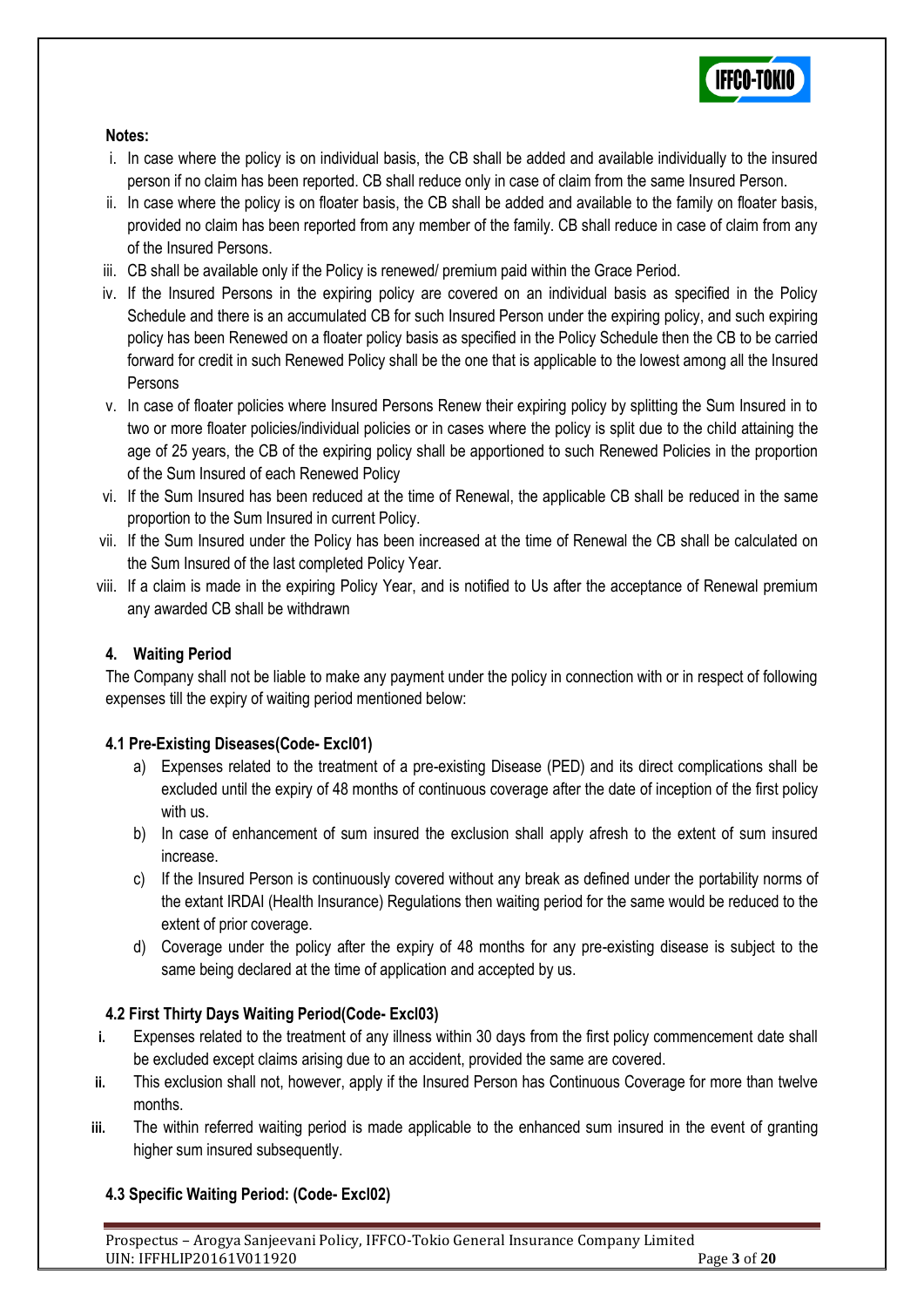

- **a)** Expenses related to the treatment of the following listed conditions, surgeries/treatments shall be excluded until the expiry of 24/48 months of continuous coverage, as may be the case after the date of inception of the first policy with the insurer. This exclusion shall not be applicable for claims arising due to an accident.
- **b)** In case of enhancement of sum insured the exclusion shall apply afresh to the extent of sum insured increase.
- **c)** If any of the specified disease/procedure falls under the waiting period specified for pre-existing diseases, then the longer of the two waiting periods shall apply.
- **d)** The waiting period for listed conditions shall apply even if contracted after the policy or declared and accepted without a specific exclusion.
- **e)** If the Insured Person is continuously covered without any break as defined under the applicable norms on portability stipulated by IRDAI, then waiting period for the same would be reduced to the extent of prior coverage.

# **i. 24 Months waiting period**

- 1. Benign ENT disorders
- 2. Tonsillectomy
- 3. Adenoidectomy
- 4. Mastoidectomy
- 5. Tympanoplasty
- 6. Hysterectomy
- 7. All internal and external benign tumours, cysts, polyps of any kind, including benign breast lumps
- 8. Benign prostate hypertrophy
- 9. Cataract and age related eye ailments
- 10. Gastric/ Duodenal Ulcer
- 11. Gout and Rheumatism
- 12. Hernia of all types
- 13. Hydrocele
- 14. Non Infective Arthritis
- 15. Piles, Fissures and Fistula in anus
- 16. Pilonidal sinus, Sinusitis and related disorders
- 17. Prolapse inter Vertebral Disc and Spinal Diseases unless arising from accident
- 18. Calculi in urinary system, Gall Bladder and Bile duct, excluding malignancy.
- 19. Varicose Veins and Varicose Ulcers
- 20. Internal Congenital Anomalies

# **ii. 48 Months waiting period**

- 1. Treatment for joint replacement unless arising from accident
- 2. Age-related Osteoarthritis & Osteoporosis

# **5. EXCLUSIONS**

The Company shall not be liable to make any payment under the policy, in respect of any expenses incurred in connection with or in respect of:

# **5.1 Investigation & Evaluation(Code- Excl04)**

- a) Expenses related to any admission primarily for diagnostics and evaluation purposes.
- b) Any diagnostic expenses which are not related or not incidental to the current diagnosis and treatment

# **5.2 Rest Cure, rehabilitation and respite care(Code- Excl05)**

a) Expenses related to any admission primarily for enforced bed rest and not for receiving treatment. This also includes: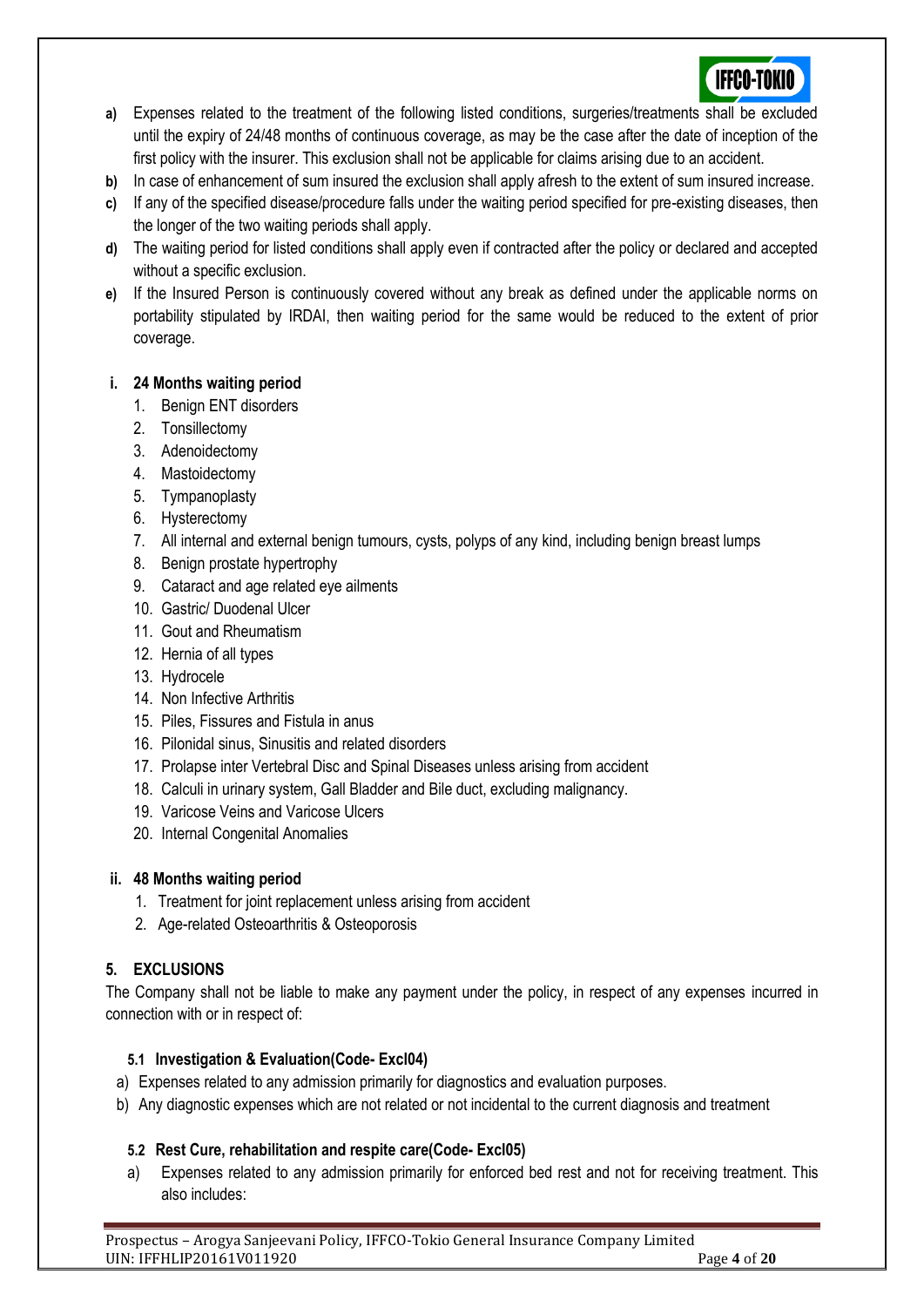

- i. Custodial care either at home or in a nursing facility for personal care such as help with activities of daily living such as bathing, dressing, moving around either by skilled nurses or assistant or non-skilled persons.
- ii. Any services for people who are terminally ill to address physical, social, emotional and spiritual needs.

# **5.3 Obesity/ Weight Control(Code- Excl06)**

Expenses related to the surgical treatment of obesity that does not fulfil all the below conditions:

- 1) Surgery to be conducted is upon the advice of the Doctor
- 2) The surgery/Procedure conducted should be supported by clinical protocols
- 3) The member has to be 18 years of age or older and
- 4) Body Mass Index (BMI);
	- a) greater than or equal to 40 or
	- b) greater than or equal to 35 in conjunction with any of the following severe co-morbidities following failure of less invasive methods of weight loss:
		- i. Obesity-related cardiomyopathy
		- ii. Coronary heart disease
		- iii. Severe Sleep Apnea
		- iv. Uncontrolled Type2 Diabetes

# **5.4 Change-of-Gender treatments: (Code- Excl07)**

Expenses related to any treatment, including surgical management, to change characteristics of the body to those of the opposite sex.

# **5.5 Cosmetic or plastic Surgery: (Code- Excl08)**

Expenses for cosmetic or plastic surgery or any treatment to change appearance unless for reconstruction following an Accident, Burn(s) or Cancer or as part of medically necessary treatment to remove a direct and immediate health risk to the insured. For this to be considered a medical necessity, it must be certified by the attending Medical Practitioner.

# **5.6 Hazardous or Adventure sports: (Code- Excl09)**

Expenses related to any treatment necessitated due to participation as a professional in hazardous or adventure sports, including but not limited to, para-jumping, rock climbing, mountaineering, rafting, motor racing, horse racing or scuba diving, hand gliding, sky diving, deep-sea diving.

# **5.7 Breach of law: (Code- Excl10)**

Expenses for treatment directly arising from or consequent upon any Insured Person committing or attempting to commit a breach of law with criminal intent.

# **5.8 Excluded Providers: (Code-Excl11)**

Expenses incurred towards treatment in any hospital or by any Medical Practitioner or any other provider specifically excluded by the Insurer and disclosed in its website / notified to the policyholders are not admissible. However, in case of life threatening situations or following an accident, expenses up to the stage of stabilization are payable but not the complete claim.

**5.9** Treatment for, Alcoholism, drug or substance abuse or any addictive condition and consequences thereof.**(Code- Excl12)**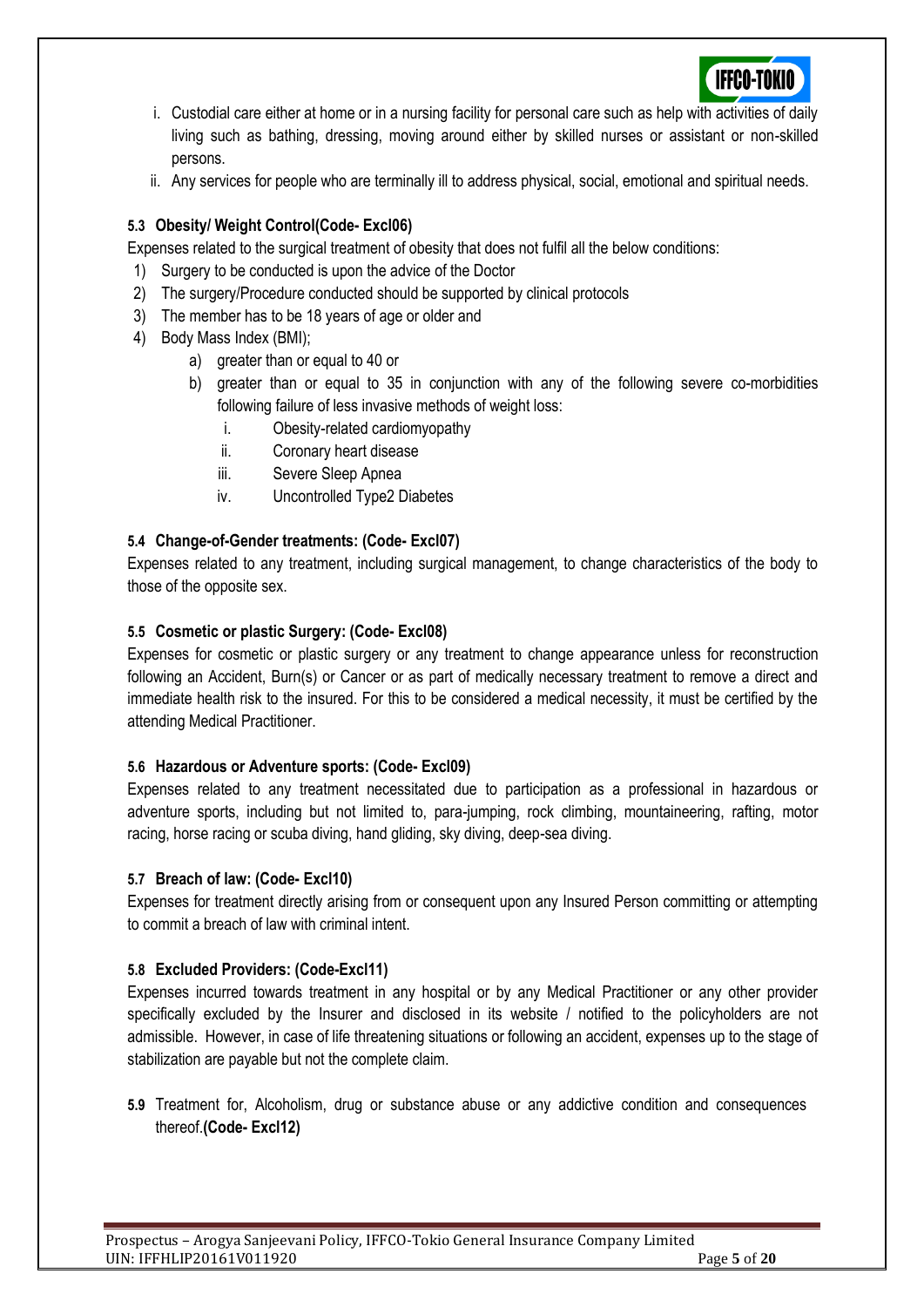

- **5.10** Treatments received in heath hydros, nature cure clinics, spas or similar establishments or private beds registered as a nursing home attached to such establishments or where admission is arranged wholly or partly for domestic reasons**. (Code- Excl13)**
- **5.11** Dietary supplements and substances that can be purchased without prescription, including but not limited to Vitamins, minerals and organic substances unless prescribed by a medical practitioner as part of hospitalization claim or day care procedure **(Code- Excl14)**

# **5.12 Refractive Error:(Code- Excl15)**

Expenses related to the treatment for correction of eye sight due to refractive error less than 7.5 dioptres.

# **5.13 Unproven Treatments:(Code- Excl16)**

Expenses related to any unproven treatment, services and supplies for or in connection with any treatment. Unproven treatments are treatments, procedures or supplies that lack significant medical documentation to support their effectiveness.

# **5.14 Sterility and Infertility: (Code- Excl17)**

Expenses related to sterility and infertility. This includes:

- **(i)** Any type of sterilization
- **(ii)** Assisted Reproduction services including artificial insemination and advanced reproductive technologies such as IVF, ZIFT, GIFT, ICSI
- **(iii)** Gestational Surrogacy
- **(iv)** Reversal of sterilization

# **5.15 Maternity Expenses (Code - Excl 18):**

- i. Medical treatment expenses traceable to childbirth (including complicated deliveries and caesarean sections incurred during hospitalization) except ectopic pregnancy;
- **ii.** expenses towards miscarriage (unless due to an accident) and lawful medical termination of pregnancy during the policy period**.**
- **5.16** War (whether declared or not) and war like occurrence or invasion, acts of foreign enemies, hostilities, civil war, rebellion, revolutions, insurrections, mutiny, military or usurped power, seizure, capture, arrest, restraints and detainment of all kinds.
- **5.17** Nuclear, chemical or biological attack or weapons, contributed to, caused by, resulting from or from any other cause or event contributing concurrently or in any other sequence to the loss, claim or expense. For the purpose of this exclusion:

**a)** Nuclear attack or weapons means the use of any nuclear weapon or device or waste or combustion of nuclear fuel or the emission, discharge, dispersal, release or escape of fissile/ fusion material emitting a level of radioactivity capable of causing any Illness, incapacitating disablement or death.

**b)** Chemical attack or weapons means the emission, discharge, dispersal, release or escape of any solid, liquid or gaseous chemical compound which, when suitably distributed, is capable of causing any Illness, incapacitating disablement or death.

**c)** Biological attack or weapons means the emission, discharge, dispersal, release or escape of any pathogenic (disease producing) micro-organisms and/or biologically produced toxins (including genetically modified organisms and chemically synthesized toxins) which are capable of causing any Illness, incapacitating disablement or death.

**5.18** Any expenses incurred on Domiciliary Hospitalization and OPD treatment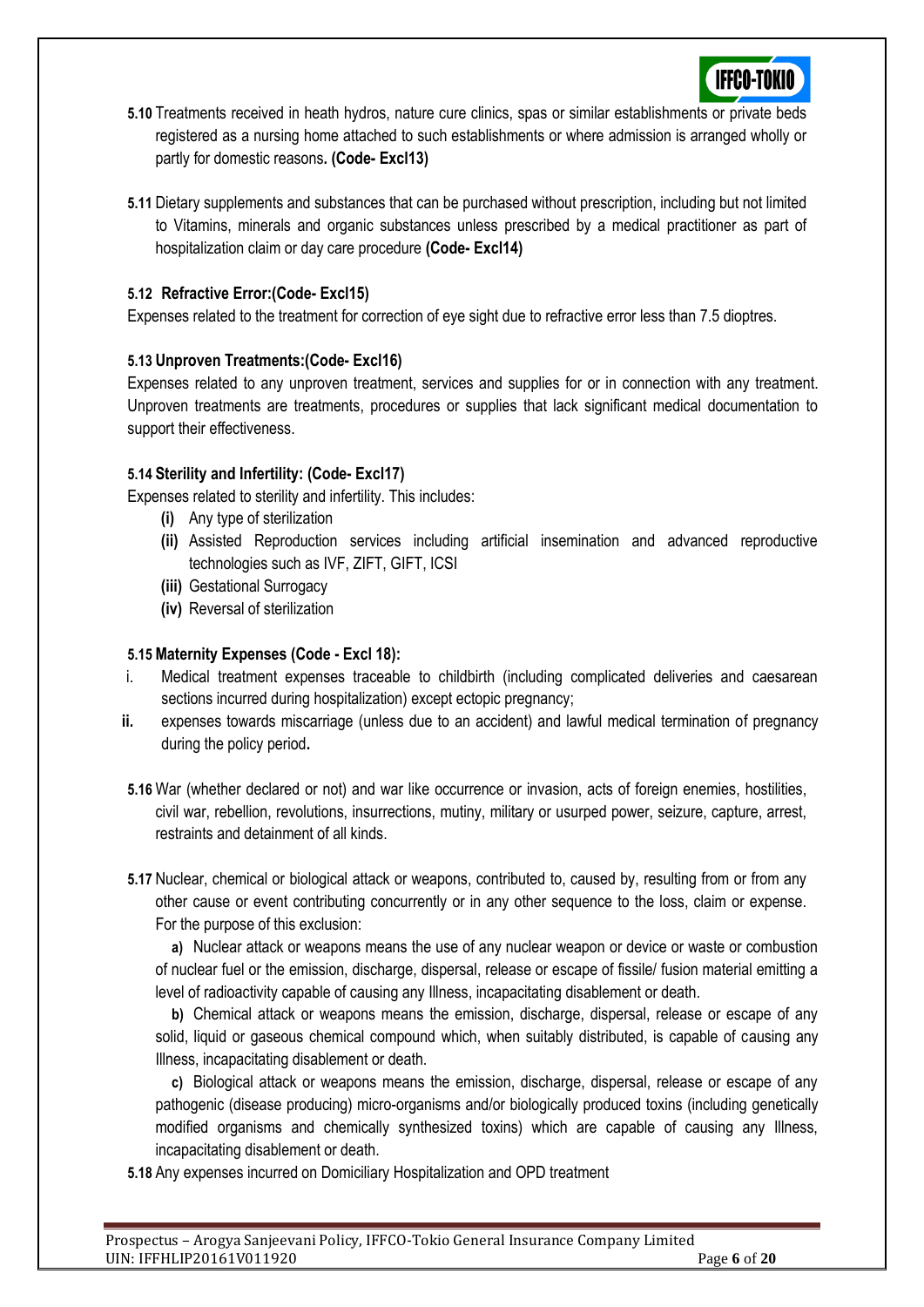

**5.19** Treatment taken outside the geographical limits of India

**5.20** In respect of the existing diseases, disclosed by the insured and mentioned in the policy schedule (based on insured's consent), policyholder is not entitled to get the coverage for specified ICD codes.

6. **Moratorium Period**: After completion of eight continuous years under this policy no look back would be applied. This period of eight years is called as moratorium period. The moratorium would be applicable for the sums insured of the first policy and subsequently completion of eight continuous years would be applicable from date of enhancement of sums insured only on the enhanced limits. After the expiry of Moratorium Period no claim under this policy shall be contestable except for proven fraud and permanent exclusions specified in the policy contract. The policies would however be subject to all limits, sub limits, co-payments as per the policy.

# **7. CLAIM PROCEDURE**

# **1.1Procedure for Cashless claims:**

(i) Treatment may be taken in a network provider and is subject to pre authorization by the Company or its authorized TPA. (ii) Cashless request form available with the network provider and TPA shall be completed and sent to the Company/TPA for authorization. (iii) The Company/ TPA upon getting cashless request form and related medical information from the insured person/ network provider will issue pre-authorization letter to the hospital after verification. (iv) At the time of discharge, the insured person has to verify and sign the discharge papers, pay for non-medical and inadmissible expenses. (v) The Company / TPA reserves the right to deny preauthorization in case the insured person is unable to provide the relevant medical details. (vi) In case of denial of cashless access, the insured person may obtain the treatment as per treating doctor's advice and submit the claim documents to the Company / TPA for reimbursement.

# 1.**2 Procedure for reimbursement of claims**:

For reimbursement of claims the insured person may submit the necessary documents to TPA(if applicable)/Company within the prescribed time limit as specified hereunder.

| <b>SI</b>        | <b>Type of Claim</b>                                                                              | <b>Prescribed Time limit</b>                |  |  |  |  |  |
|------------------|---------------------------------------------------------------------------------------------------|---------------------------------------------|--|--|--|--|--|
| <b>No</b>        |                                                                                                   |                                             |  |  |  |  |  |
| $\overline{1}$ . | Reimbursement of hospitalization, day care and pre   Within thirty days of date of discharge from |                                             |  |  |  |  |  |
|                  | hospitalization expenses                                                                          | hospital                                    |  |  |  |  |  |
| 2.               | Reimbursement of post hospitalization expenses                                                    | Within fifteen days from completion of post |  |  |  |  |  |
|                  |                                                                                                   | hospitalization treatment                   |  |  |  |  |  |

# **7.1 Notification of Claim**

, Notice with full particulars shall be sent to the Company/TPA (if applicable) as under:

- i. Within 24 hours from the date of emergency hospitalization required or before the Insured Person's discharge from Hospital, whichever is earlier.
- ii. At least 48 hours prior to admission in Hospital in case of a planned Hospitalization.

# **7.2 Documents to be submitted:**

The reimbursement claim is to be supported with the following documents and submitted within the prescribed time limit.

- i. Duly Completed claim form
- ii. Photo Identity proof of the patient
- iii. Medical practitioner's prescription advising admission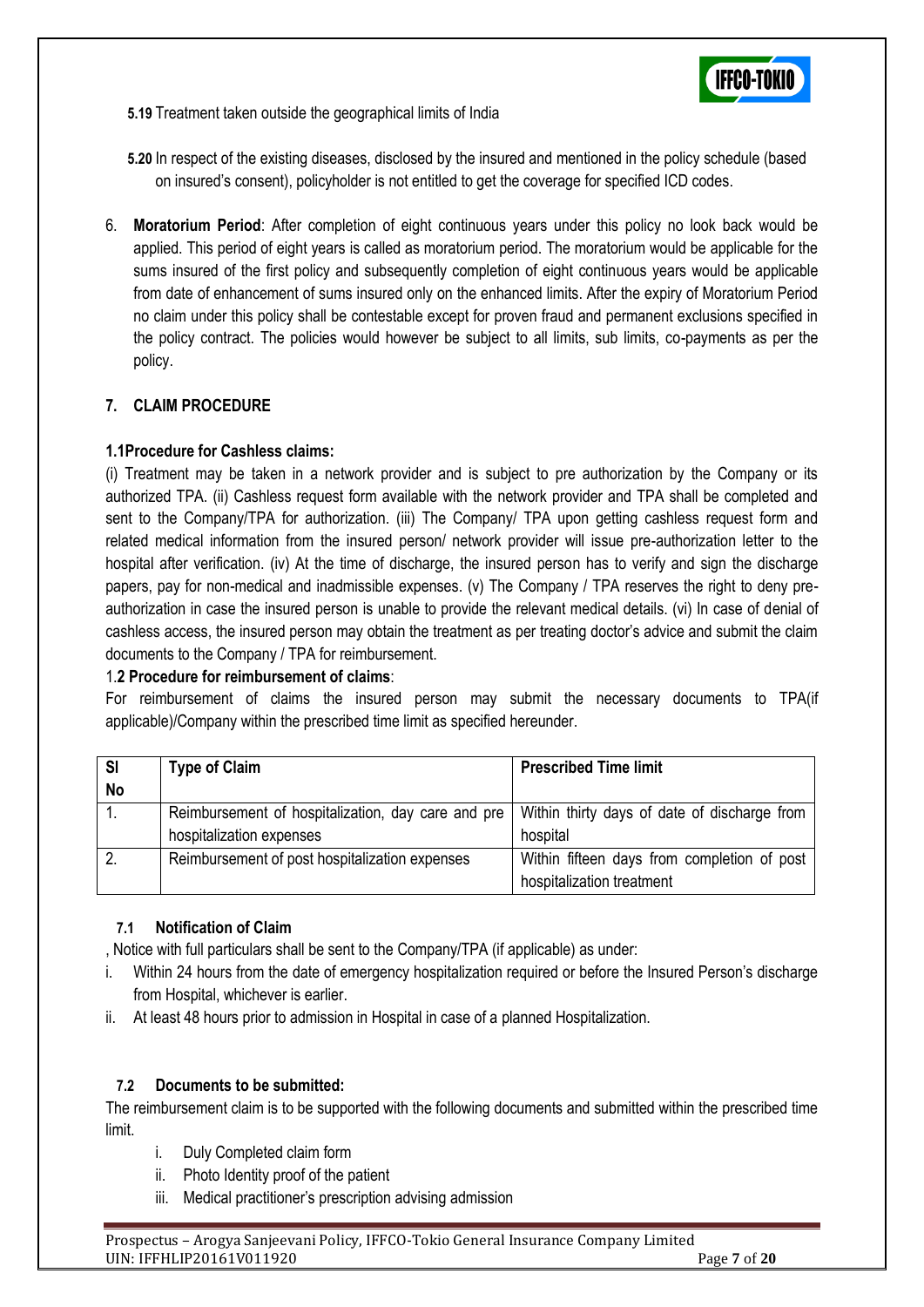

- iv. Original bills with itemized break-up
- v. Payment receipts
- vi. Discharge summary including complete medical history of the patient along with other details.
- vii. Investigation/ Diagnostic test reports etc. supported by the prescription from attending medical practitioner
- viii. OT notes or Surgeon's certificate giving details of the operation performed (for surgical cases).
- ix. Sticker/Invoice of the Implants, wherever applicable.
- x. MLR (Medico Legal Report copy if carried out and FIR (First information report) if registered, where ever applicable.
- xi. NEFT Details (to enable direct credit of claim amount in bank account) and cancelled cheque
- xii. KYC (Identity proof with Address) of the proposer, where claim liability is above Rs 1 Lakh as per AML Guidelines
- xiii. Legal heir/succession certificate , wherever applicable
- xiv. Any other relevant document required by Company/TPA for assessment of the claim.

# **Note:**

- 1. The company shall only accept bills/invoices/medical treatment related documents only in the Insured Person's name for whom the claim is submitted
- 2. In the event of a claim lodged under the Policy and the original documents having been submitted to any other insurer, the Company shall accept the copy of the documents and claim settlement advice, duly certified by the other insurer subject to satisfaction of the Company
- 3. Any delay in notification or submission may be condoned on merit where delay is proved to be for reasons beyond the control of the Insured Person

# **7.3 Co-payment**

Each and every claim under the Policy shall be subject to a Copayment of 5% applicable to claim amount admissible and payable as per the terms and conditions of the Policy. The amount payable shall be after deduction of the copayment.

# **7.4 Claim Settlement (provision for Penal Interest)**

- i. The Company shall settle or reject a claim, as the case may be, within 30 days from the date of receipt of last necessary document.
- ii. In the case of delay in the payment of a claim, the Company shall be liable to pay interest from the date of receipt of last necessary document to the date of payment of claim at a rate 2% above the bank rate.
- iii. However, where the circumstances of a claim warrant an investigation in the opinion of the Company, it shall initiate and complete such investigation at the earliest in any case not later than 30 days from the date of receipt of last necessary document. In such cases, the Company shall settle the claim within 45 days from the date of receipt of last necessary document.
- iv. In case of delay beyond stipulated 45 days the company shall be liable to pay interest at a rate 2% above the bank rate from the date of receipt of last necessary document to the date of payment of claim.

# **7.5 Services Offered by TPA**

Servicing of claims, i.e., claim admissions and assessments, under this Policy by way of pre-authorization of cashless treatment or processing of claims other than cashless claims or both, as per the underlying terms and conditions of the policy.

The services offered by a TPA shall not include

- i. Claim settlement and claim rejection;
- ii. Any services directly to any insured person or to any other person unless such service is in accordance with the terms and conditions of the Agreement entered into with the Company.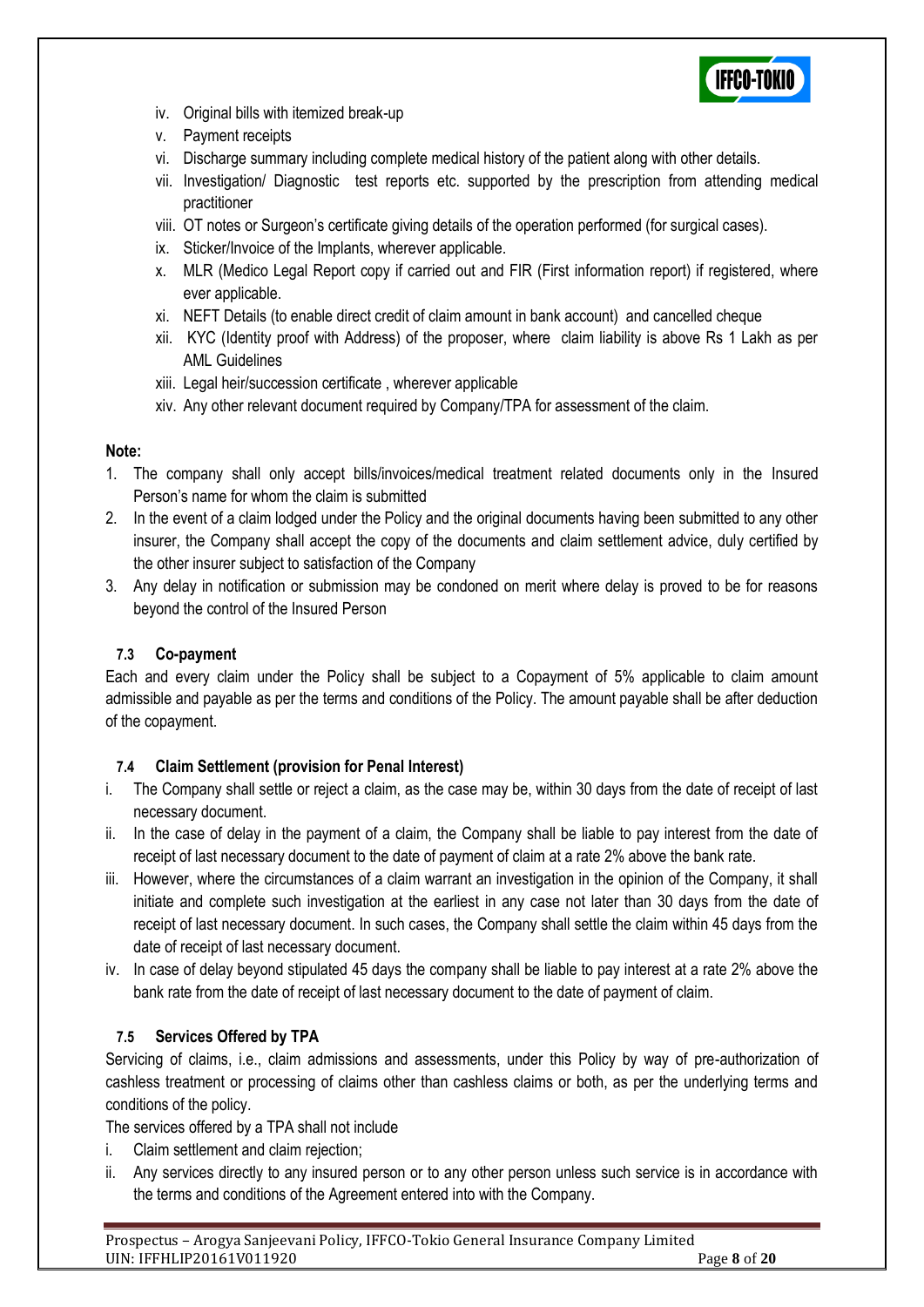

# **7.6 Payment of Claim**

All claims under the policy shall be payable in Indian currency only.

# **8. GENERAL TERMS &CONDITIONS**

# **8.1 Disclosure of Information**

The Policy shall be void and all premium paid thereon shall be forfeited to the Company in the event of misrepresentation, mis-description or non-disclosure of any material fact.

# **8.2 Condition Precedent to Admission of Liability**

The due observance and fulfilment of the terms and conditions of the policy, by the insured person, shall be a condition precedent to any liability of the Company to make any payment for claim(s) arising under the policy.

# **8.3 Material Change**

The Insured shall notify the Company in writing of any material change in the risk in relation to the declaration made in the proposal form or medical examination report at each Renewal and the Company may, adjust the scope of cover and / or premium, if necessary, accordingly.

#### **8.4 Records to be Maintained**

The Insured Person shall keep an accurate record containing all relevant medical records and shall allow the Company or its representatives to inspect such records. The Policyholder or Insured Person shall furnish such information as the Company may require for settlement of any claim under the Policy, within reasonable time limit and within the time limit specified in the Policy

# **8.5 Complete Discharge**

Any payment to the Insured Person or his/ her nominees or his/ her legal representative or to the Hospital/Nursing Home or Assignee, as the case may be, for any benefit under the Policy shall in all cases be a full, valid and an effectual discharge towards payment of claim by the Company to the extent of that amount for the particular claim

# **8.6 Notice & Communication**

- i. Any notice, direction, instruction or any other communication related to the Policy should be made in writing.
- ii. Such communication shall be sent to the address of the Company or through any other electronic modes specified in the Policy Schedule.
- iii. The Company shall communicate to the Insured at the address or through any other electronic mode mentioned in the schedule.

# **8.7 Territorial Limit**

All medical treatment for the purpose of this insurance will have to be taken in India only.

# **8.8 Multiple Policies**

1. In case of multiple policies taken by an insured during a period from the same or one or more insurers to indemnify treatment costs, the policyholder shall have the right to require a settlement of his/her claim in terms of any of his/her policies. In all such cases the insurer if chosen by the policy holder shall be obliged to settle the claim as long as the claim is within the limits of and according to the terms of the chosen policy.

2. Policyholder having multiple policies shall also have the right to prefer claims under this policy for the amounts disallowed under any other policy / policies, even if the sum insured is not exhausted. Then the Insurer(s) shall independently settle the claim subject to the terms and conditions of this policy.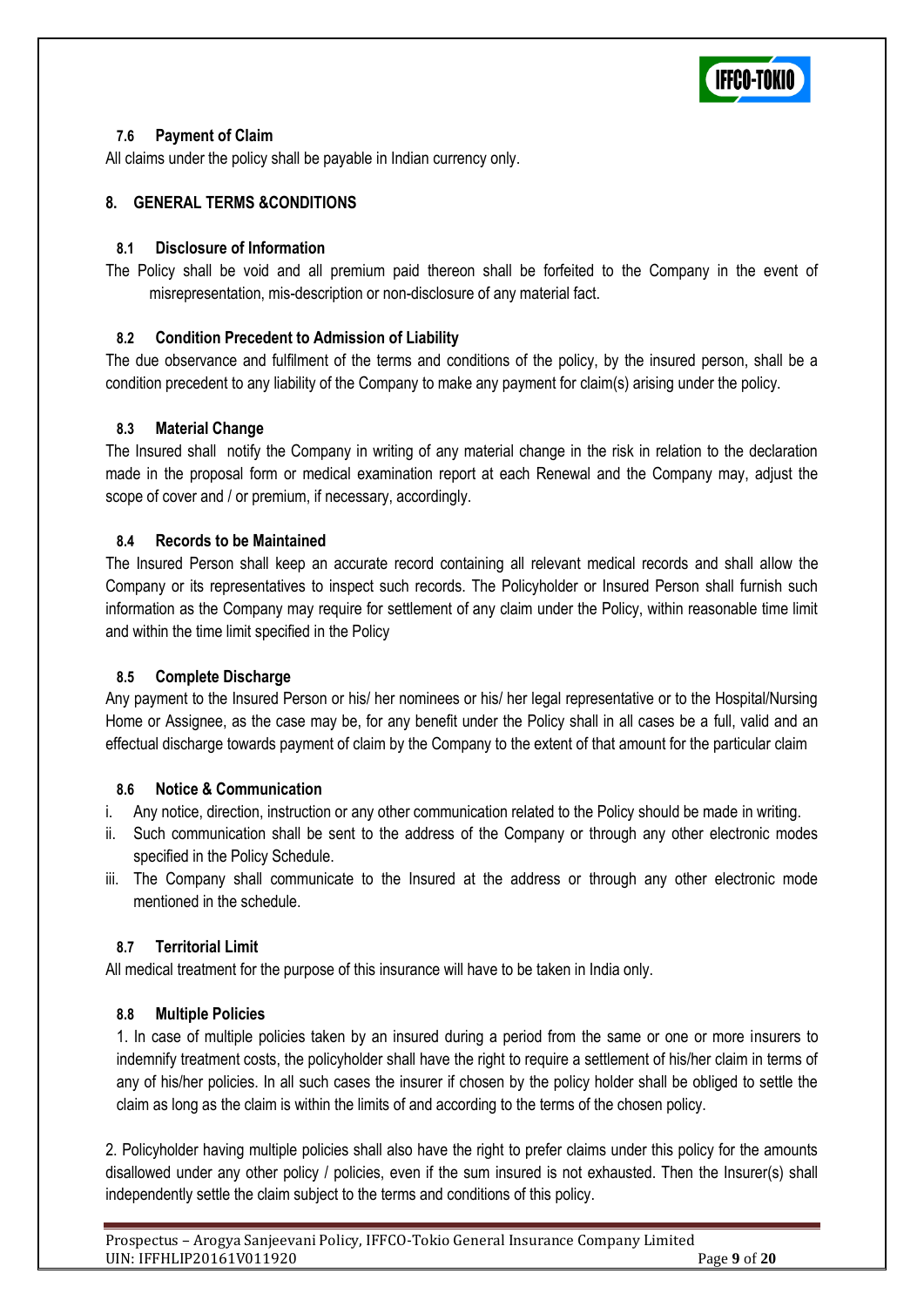

3. If the amount to be claimed exceeds the sum insured under a single policy after, the policyholder shall have the right to choose insurers from whom he/she wants to claim the balance amount.

4. Where an insured has policies from more than one insurer to cover the same risk on indemnity basis, the insured shall only be indemnified the hospitalization costs in accordance with the terms and conditions of the chosen policy.

# **8.9 Fraud**

If any claim made by the insured person, is in any respect fraudulent, or if any false statement, or declaration is made or used in support thereof, or if any fraudulent means or devices are used by the insured person or anyone acting on his/her behalf to obtain any benefit under this policy, all benefits under this policy shall be forfeited.

Any amount already paid against claims which are found fraudulent later under this policy shall be repaid by all person(s) named in the policy schedule, who shall be jointly and severally liable for such repayment.

For the purpose of this clause, the expression "fraud" means any of the following acts committed by the Insured Person or by his agent, with intent to deceive the insurer or to induce the insurer to issue a insurance Policy:—

(a) the suggestion, as a fact of that which is not true and which the Insured Person does not believe to be true;

(b) the active concealment of a fact by the Insured Person having knowledge or belief of the fact;

(c) any other act fitted to deceive; and

(d) any such act or omission as the law specially declares to be fraudulent

The company shall not repudiate the policy on the ground of fraud, if the insured person / beneficiary can prove that the misstatement was true to the best of his knowledge and there was no deliberate intention to suppress the fact or that such mis-statement of or suppression of material fact are within the knowledge of the insurer. Onus of disproving is upon the policyholder, if alive, or beneficiaries.

# **8.10 Cancellation**

a) The Insured may cancel this Policy by giving 15days' written notice, and in such an event, the Company shall refund premium on short term rates for the unexpired Policy Period as per the rates detailed below.

| Refund %                                       |        |  |  |  |  |  |  |  |
|------------------------------------------------|--------|--|--|--|--|--|--|--|
| <b>Refund of Premium (basis Policy Period)</b> |        |  |  |  |  |  |  |  |
| <b>Timing of Cancellation</b>                  | 1 Yr   |  |  |  |  |  |  |  |
| Up to 30 days                                  | 75.00% |  |  |  |  |  |  |  |
| 31 to 90 days                                  | 50.00% |  |  |  |  |  |  |  |
| 3 to 6 months                                  | 25.00% |  |  |  |  |  |  |  |
| 6 to 12 months                                 | 0.00%  |  |  |  |  |  |  |  |

Notwithstanding anything contained herein or otherwise, no refunds of premium shall be made in respect of Cancellation where, any claim has been admitted or has been lodged or any benefit has been availed by the Insured person under the Policy.

b) The Company may cancel the Policy at any time on grounds of mis-representation, non-disclosure of material facts, fraud by the Insured Person, by giving 15 days' written notice. There would be no refund of premium on cancellation on grounds of mis-representation, non-disclosure of material facts or fraud.

# **8.11 Automatic change in Coverage under the policy**

The coverage for the Insured Person(s) shall automatically terminate:

1. In the case of his/ her (Insured Person) demise.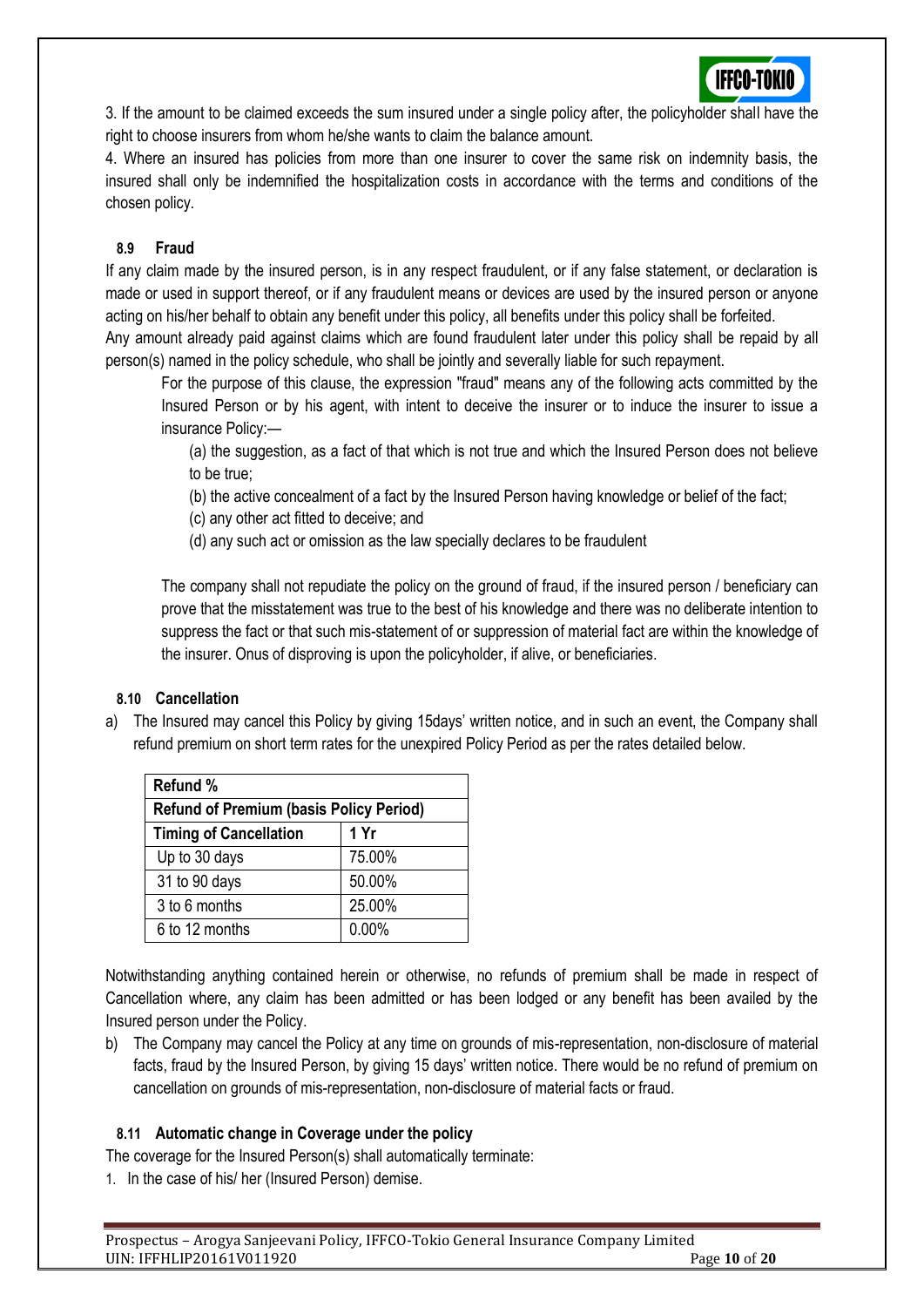

However the cover shall continue for the remaining Insured Persons till the end of Policy Period. The other insured persons may also apply to renew the policy. In case, the other insured person is minor, the policy shall be renewed only through any one of his/her natural guardian or guardian appointed by court. All relevant particulars in respect of such person (including his/her relationship with the insured person) must be submitted to the company along with the application. Provided no claim has been made, and termination takes place on account of death of the insured person, pro-rata refund of premium of the deceased insured person for the balance period of the policy will be effective.

2. Upon exhaustion of sum insured and cumulative bonus, for the policy year. However, the policy is subject to renewal on the due date as per the applicable terms and conditions.

# **8.12 Territorial Jurisdiction**

All disputes or differences under or in relation to the interpretation of the terms, conditions, validity, construct, limitations and/or exclusions contained in the Policy shall be determined by the Indian court and according to Indian law.

# **8.13 Arbitration**

- i. If any dispute or difference shall arise as to the quantum to be paid by the Policy, (liability being otherwise admitted) such difference shall independently of all other questions, be referred to the decision of a sole arbitrator to be appointed in writing by the parties here to or if they cannot agree upon a single arbitrator within thirty days of any party invoking arbitration, the same shall be referred to a panel of three arbitrators, comprising two arbitrators, one to be appointed by each of the parties to the dispute/difference and the third arbitrator to be appointed by such two arbitrators and arbitration shall be conducted under and in accordance with the provisions of the Arbitration and Conciliation Act 1996, as amended by Arbitration and Conciliation (Amendment) Act, 2015 (No. 3 of 2016).
- ii. It is clearly agreed and understood that no difference or dispute shall be preferable to arbitration as herein before provided, if the Company has disputed or not accepted liability under or in respect of the policy.
- iii. It is hereby expressly stipulated and declared that it shall be a condition precedent to any right of action or suit upon the policy that award by such arbitrator/arbitrators of the amount of expenses shall be first obtained.

# **8.14 Migration:**

The Insured Person will have the option to migrate the Policy to other health insurance products/plans offered by the company as per extant Guidelines related to Migration. If such person is presently covered and has been continuously covered without any lapses under any health insurance product/plan offered by the company, as per Guidelines on migration, the proposed Insured Person will get all the accrued continuity benefits in waiting periods as per below:

- i. The waiting periods specified in Section 6 shall be reduced by the number of continuous preceding years of coverage of the Insured Person under the previous health insurance Policy.
- ii. Migration benefit will be offered to the extent of sum of previous sum insured and accrued bonus/multiplier benefit (as part of the base sum insured), migration benefit shall not apply to any other additional increased Sum Insured.

# For Detailed Guidelines on Migration, kindly refer the link [https://www.irdai.gov.in/ADMINCMS/cms/whatsNew\\_Layout.aspx?page=PageNo3987&flag=1](https://www.irdai.gov.in/ADMINCMS/cms/whatsNew_Layout.aspx?page=PageNo3987&flag=1)

# **8.15 Portability**

The Insured Person will have the option to port the Policy to other insurers as per extant Guidelines related to portability. If such person is presently covered and has been continuously covered without any lapses under any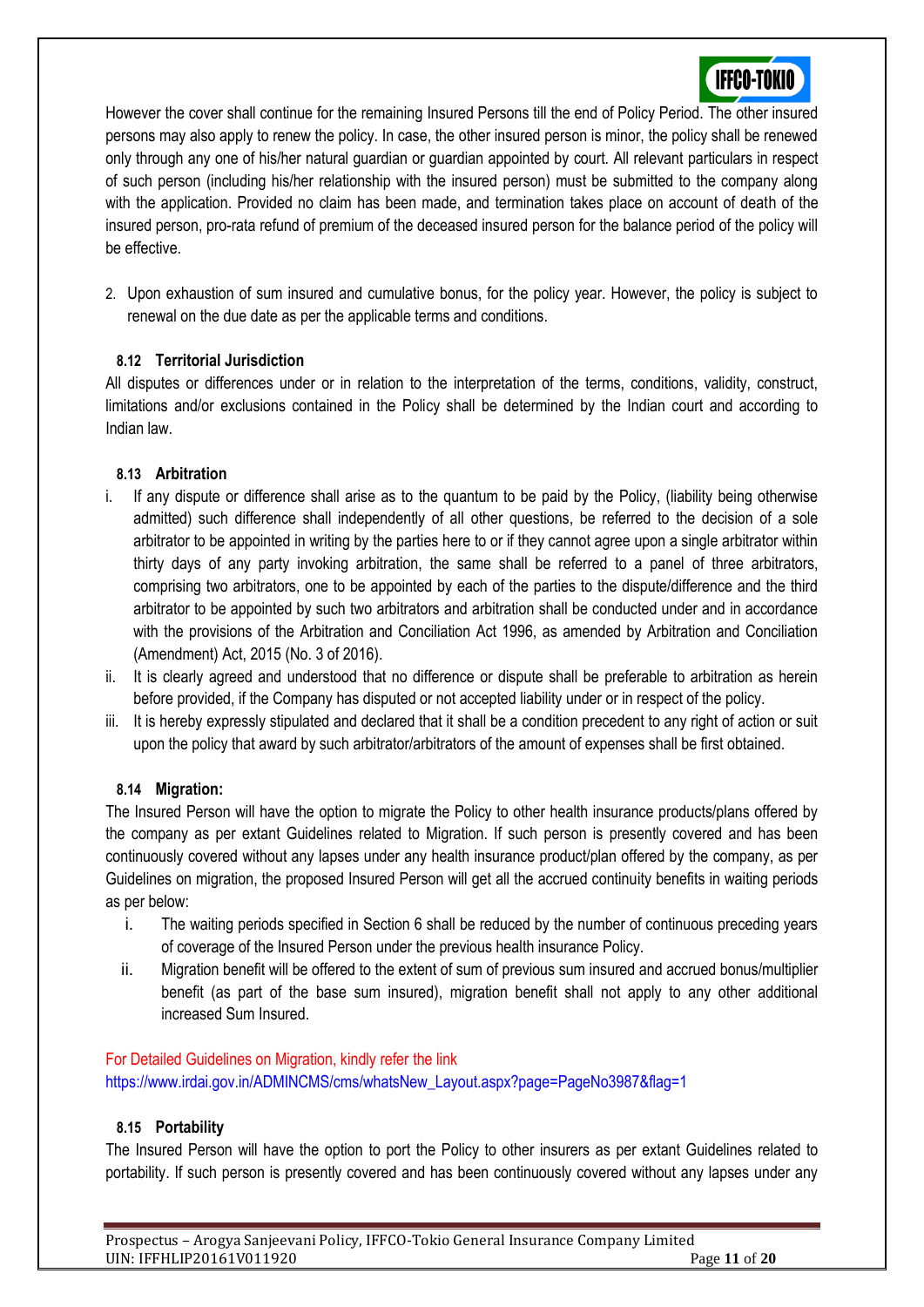

health insurance plan with an Indian General/Health insurer as per Guidelines on portability, the proposed Insured Person will get all the accrued continuity benefits in waiting periods as under:

- i. The waiting periods specified in Section 6 shall be reduced by the number of continuous preceding years of coverage of the Insured Person under the previous health insurance Policy.
- ii. Portability benefit will be offered to the extent of sum of previous sum insured and accrued bonus (as part of the base sum insured), portability benefit shall not apply to any other additional increased Sum Insured.

# For Detailed Guidelines on Portability, kindly refer the link

[https://www.irdai.gov.in/ADMINCMS/cms/frmGeneral\\_Layout.aspx?page=PageNo2908&flag=1](https://www.irdai.gov.in/ADMINCMS/cms/frmGeneral_Layout.aspx?page=PageNo2908&flag=1) [https://www.irdai.gov.in/ADMINCMS/cms/whatsNew\\_Layout.aspx?page=PageNo3987&flag=1](https://www.irdai.gov.in/ADMINCMS/cms/whatsNew_Layout.aspx?page=PageNo3987&flag=1)

# **8.16 Renewal of Policy**

The policy shall ordinarily be renewable except on grounds of fraud, moral hazard, misrepresentation by the insured person. The Company is not bound to give notice that it is due for renewal.

- i. Renewal shall not be denied on the ground that the insured had made a claim or claims in the preceding policy years
- ii. Request for renewal along with requisite premium shall be received by the Company before the end of the Policy Period.
- iii. At the end of the Policy Period, the policy shall terminate and can be renewed within the Grace Period to maintain continuity of benefits without Break in Policy. Coverage is not available during the grace period.
- iv. If not renewed within Grace Period after due renewal date, the Policy shall terminate.

# **8.17 Premium Payment in Installments**

If the insured person has opted for Payment of Premium on an installment basis i.e. Half Yearly, Quarterly or Monthly, as mentioned in Your Policy Schedule/Certificate of Insurance, the following Conditions shall apply (notwithstanding any terms contrary elsewhere in the Policy)

- i. Grace Period of 15 days would be given to pay the installment premium due for the Policy.
- ii. During such grace period, Coverage will not be available from the installment premium payment due date till the date of receipt of premium by Company.
- iii. The Benefits provided under "Waiting Periods", "Specific Waiting Periods" Sections shall continue in the event of payment of premium within the stipulated grace Period.
- iv. No interest will be charged If the installment premium is not paid on due date.
- v. In case of installment premium due not received within the grace Period, the Policy will get cancelled.

# **8.18 Possibility of Revision of Terms of the Policy Including the Premium Rates**

The Company, with prior approval of IRDAI, may revise or modify the terms of the policy including the premium rates. The insured person shall be notified three months before the changes are affected.

# **8.19 Free look period**

The Free Look Period shall be applicable at the inception of the Policy and not on renewals or at the time of porting the policy.

The insured shall be allowed a period of fifteen days from date of receipt of the Policy to review the terms and conditions of the Policy, and to return the same if not acceptable.

If the insured has not made any claim during the Free Look Period, the insured shall be entitled to

- i. a refund of the premium paid less any expenses incurred by the Company on medical examination of the insured person and the stamp duty charges; or
- ii. where the risk has already commenced and the option of return of the Policy is exercised by the insured, a deduction towards the proportionate risk premium for period of cover or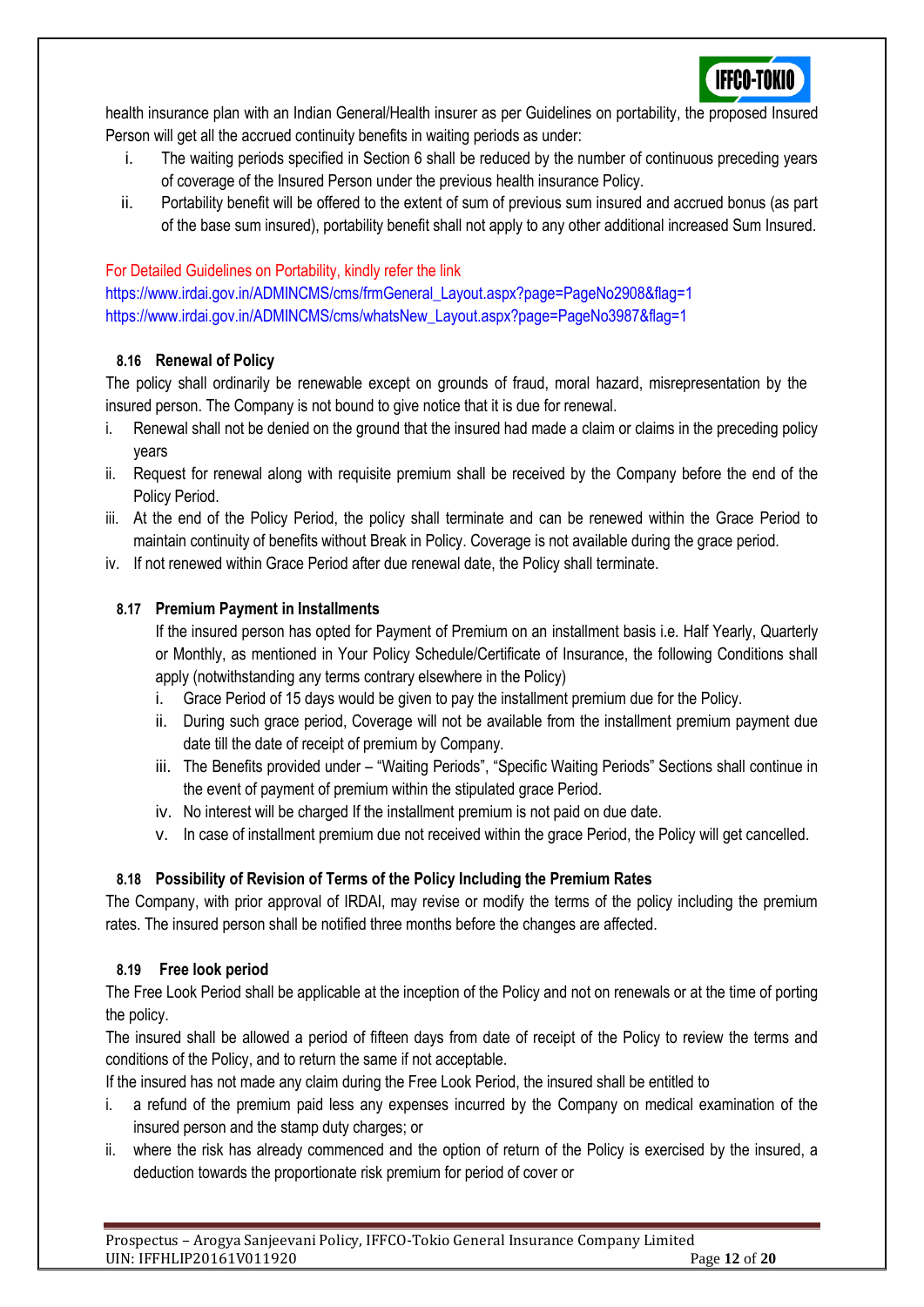

iii. Where only a part of the insurance coverage has commenced, such proportionate premium commensurate with the insurance coverage during such period;

#### **8.20 Endorsements (Changes in Policy)**

- i. This policy constitutes the complete contract of insurance. This Policy cannot be modified by anyone (including an insurance agent or broker) except the company. Any change made by the company shall be evidenced by a written endorsement signed and stamped.
- ii. The policyholder may be changed only at the time of renewal. The new policyholder must be the legal heir/immediate family member. Such change would be subject to acceptance by the company and payment of premium (if any). The renewed Policy shall be treated as having been renewed without break.

The policyholder may be changed during the Policy Period only in case of his/her demise or him/her moving out of India.

#### **8.21 Change of Sum Insured**

Sum insured can be changed (increased/ decreased) only at the time of renewal or at any time, subject to underwriting by the Company. For any increase in SI, the waiting period shall start afresh only for the enhanced portion of the sum insured.

#### **8.22 .Terms and conditions of the Policy**

The terms and conditions contained herein and in the Policy Schedule shall be deemed to form part of the Policy and shall be read together as one document.

#### **8.23 Nomination:**

The policyholder is required at the inception of the policy to make a nomination for the purpose of payment of claims under the policy in the event of death of the policyholder. Any change of nomination shall be communicated to the company in writing and such change shall be effective only when an endorsement on the policy is made. For Claim settlement under reimbursement, the Company will pay the policyholder. In the event of death of the policyholder, the Company will pay the nominee {as named in the Policy Schedule/Policy Certificate/Endorsement (if any)} and in case there is no subsisting nominee, to the legal heirs or legal representatives of the Policyholder whose discharge shall be treated as full and final discharge of its liability under the Policy.

# **9. REDRESSAL OF GRIEVANCE**

**Grievance–**In case of any grievance relating to servicing the Policy, the insured person may submit in writing to the Policy issuing office or regional office for redressal.

For details of grievance officer, kindly refer the link [https://www.iffcotokio.co.in/customer-services/grievance](https://www.iffcotokio.co.in/customer-services/grievance-redressal)[redressal.](https://www.iffcotokio.co.in/customer-services/grievance-redressal)

#### **IRDAI Integrated Grievance Management System -** <https://igms.irda.gov.in/>

**Insurance Ombudsman –**The insured person may also approach the office of Insurance Ombudsman of the respective area/region for redressal of grievance. The contact details of the Insurance Ombudsman offices have been provided as Annexure-B

**No loading shall apply on renewals based on individual claims experience. Insurance is the subject matter of solicitation**

#### **10. TABLE OF BENEFITS**

| Arogya Sanjeevani Policy, IFFCO-Tokio General Insurance Company Limited<br><b>Name</b> |                    |  |  |  |  |  |  |  |
|----------------------------------------------------------------------------------------|--------------------|--|--|--|--|--|--|--|
| <b>Product Type</b>                                                                    | Individual/Floater |  |  |  |  |  |  |  |
| <b>Category of Cover</b><br>Indemnity                                                  |                    |  |  |  |  |  |  |  |
|                                                                                        |                    |  |  |  |  |  |  |  |
| Prospectus – Arogya Sanjeevani Policy, IFFCO-Tokio General Insurance Company Limited   |                    |  |  |  |  |  |  |  |
| UIN: IFFHLIP20161V011920<br>Page 13 of 20                                              |                    |  |  |  |  |  |  |  |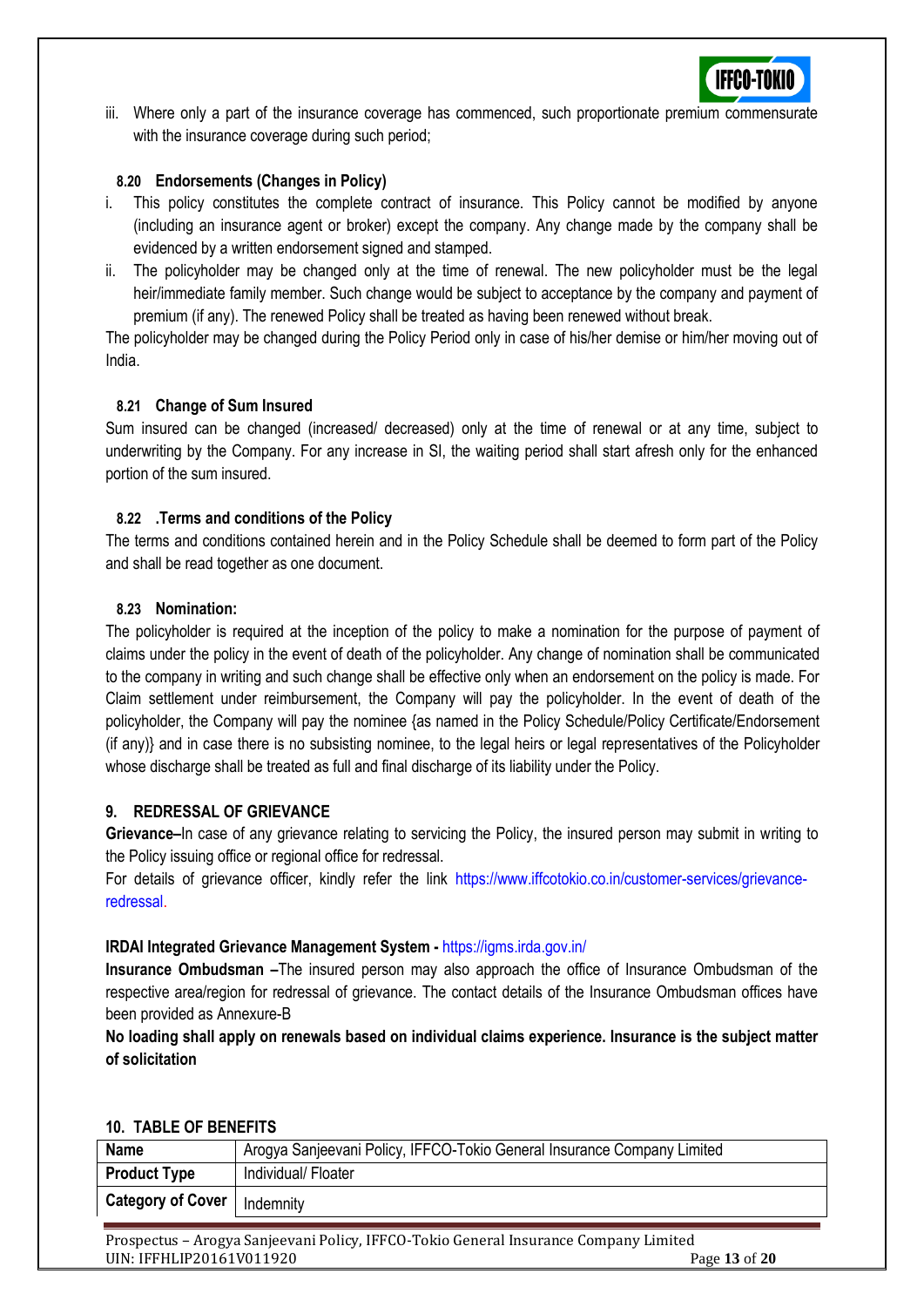

Prospectus – Arogya Sanjeevani Policy, IFFCO-Tokio General Insurance Company Limited UIN: IFFHLIP20161V011920 Page **14** of **20**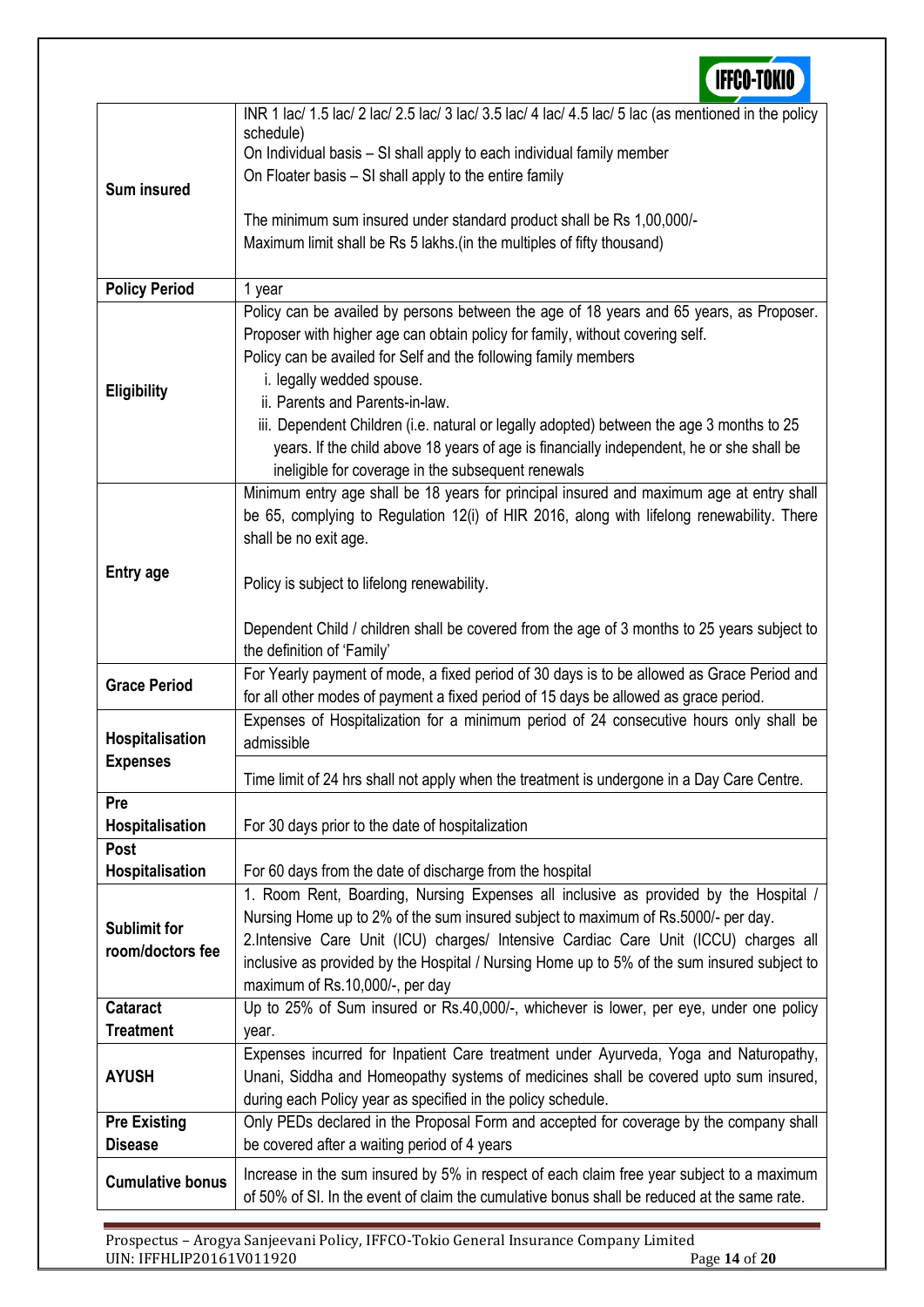# **IFFCO-TOKIO**

| Pre-policy checkup shall be required in following cases:<br>If the insured is above 55 years of age<br>a)<br>If there is any adverse declaration in the proposal form.<br>b)<br>If there is a claim in the expiring policy because of any Critical/ chronic Illness.<br>C)<br>If the basic sum insured is being sought to be enhanced at the time of renewal.<br>d)<br>When there is break in insurance for more than 30(thirty) days.<br>e)<br><b>Pre-policy</b><br>checkup<br>Wherever required, Insured person(s) has to undergo a Pre-policy check-up. If such a<br>proposal is accepted and policy has been issued, We would reimburse 50% cost of the | Co Pay | 5% co pay on all claims  |
|-------------------------------------------------------------------------------------------------------------------------------------------------------------------------------------------------------------------------------------------------------------------------------------------------------------------------------------------------------------------------------------------------------------------------------------------------------------------------------------------------------------------------------------------------------------------------------------------------------------------------------------------------------------|--------|--------------------------|
| Medical test and age limit criteria may vary as per company guidelines applicable at the time<br>of risk acceptance.                                                                                                                                                                                                                                                                                                                                                                                                                                                                                                                                        |        | diagnostic test charges. |

# **RATING CHART**

**"Premium Tables"**

# **Please note:**

- a) The premium for the policy based on **'Individual Sum Insured'** adhere to premiums given in **Table A (below)** for each member.
- b) The premium for the policy based on **'Floater Sum Insured'** adhere to premium given in **Table A (below)** for Highest aged member and **Table B(below)** for other than highest aged members in the family.

|                        | Arogya Sanjeevani Yearly Premium |           |       |        |        |        |        |        |        |        |  |
|------------------------|----------------------------------|-----------|-------|--------|--------|--------|--------|--------|--------|--------|--|
| Table A: Premium Table |                                  |           |       |        |        |        |        |        |        |        |  |
| SI/Age<br>(yrs.)       | $0 - 25$                         | $26 - 35$ | 36-45 | 46-55  | 56-65  | 66-70  | 71-75  | 76-80  | 81-85  | >85    |  |
| 100000                 | 1,848                            | 2,393     | 2,916 | 3,788  | 5,953  | 9,565  | 13,534 | 17,139 | 21,033 | 26,874 |  |
| 150000                 | 2,525                            | 3,278     | 4,001 | 5,205  | 8,194  | 13,182 | 18,662 | 23,641 | 29,017 | 37,084 |  |
| 200000                 | 3,285                            | 4,273     | 5,221 | 6,802  | 10,725 | 17,272 | 24,463 | 30,998 | 38,054 | 48,640 |  |
| 250000                 | 3,656                            | 4,772     | 5,844 | 7,630  | 12,063 | 19,462 | 27,589 | 34,974 | 42,948 | 54,912 |  |
| 300000                 | 4,210                            | 5,515     | 6,769 | 8,857  | 14,041 | 22,693 | 32,197 | 40,833 | 50.157 | 64,147 |  |
| 350000                 | 4,551                            | 5,977     | 7,346 | 9,627  | 15,290 | 24,740 | 35,121 | 44,554 | 54,739 | 70,020 |  |
| 400000                 | 4,750                            | 6,245     | 7,680 | 10,071 | 16,007 | 25,913 | 36,795 | 46,683 | 57,359 | 73,377 |  |
| 450000                 | 4,846                            | 6,377     | 7,847 | 10,297 | 16,378 | 26,527 | 37,675 | 47,806 | 58.743 | 75.154 |  |
| 500000                 | 5,088                            | 6,692     | 8,234 | 10,801 | 17,175 | 27,813 | 39,499 | 50,117 | 61,581 | 78,782 |  |
|                        |                                  |           |       |        |        |        |        |        |        |        |  |

| Premium rates given below are in INR and are exclusive of GST. |  |
|----------------------------------------------------------------|--|
|----------------------------------------------------------------|--|

| Table B : Premium Table |          |           |       |       |        |        |        |        |        |        |
|-------------------------|----------|-----------|-------|-------|--------|--------|--------|--------|--------|--------|
| SI/ Age<br>(yrs.)       | $0 - 25$ | $26 - 35$ | 36-45 | 46-55 | 56-65  | 66-70  | 71-75  | 76-80  | 81-85  | >85    |
| 100000                  | 1,201    | .555      | 1,895 | 2,462 | 3,869  | 6,217  | 8,797  | 11,141 | 13,671 | 17,468 |
| 150000                  | 1,641    | 2,131     | 2,600 | 3,383 | 5,326  | 8,569  | 12,130 | 15,367 | 18,861 | 24,104 |
| 200000                  | 2,135    | 2,777     | 3,394 | 4,421 | 6,971  | 11,227 | 15,901 | 20,149 | 24,735 | 31,616 |
| 250000                  | 2,376    | 3,102     | 3,798 | 4,959 | 7,841  | 12,650 | 17,933 | 22,733 | 27,916 | 35,693 |
| 300000                  | 2,737    | 3,585     | 4,400 | 5,757 | 9,127  | 14,751 | 20,928 | 26,541 | 32,602 | 41,695 |
| 350000                  | 2,958    | 3,885     | 4,775 | 6,258 | 9,938  | 16.081 | 22,829 | 28,960 | 35,580 | 45,513 |
| 400000                  | 3,088    | 4,059     | 4,992 | 6,546 | 10,404 | 16,844 | 23,917 | 30,344 | 37,283 | 47,695 |
| 450000                  | 3,150    | 4,145     | 5,101 | 6,693 | 10,646 | 17,243 | 24,489 | 31,074 | 38,183 | 48,850 |
| 500000                  | 3,307    | 4,350     | 5,352 | 7,021 | 11,164 | 18,079 | 25,674 | 32,576 | 40,028 | 51,209 |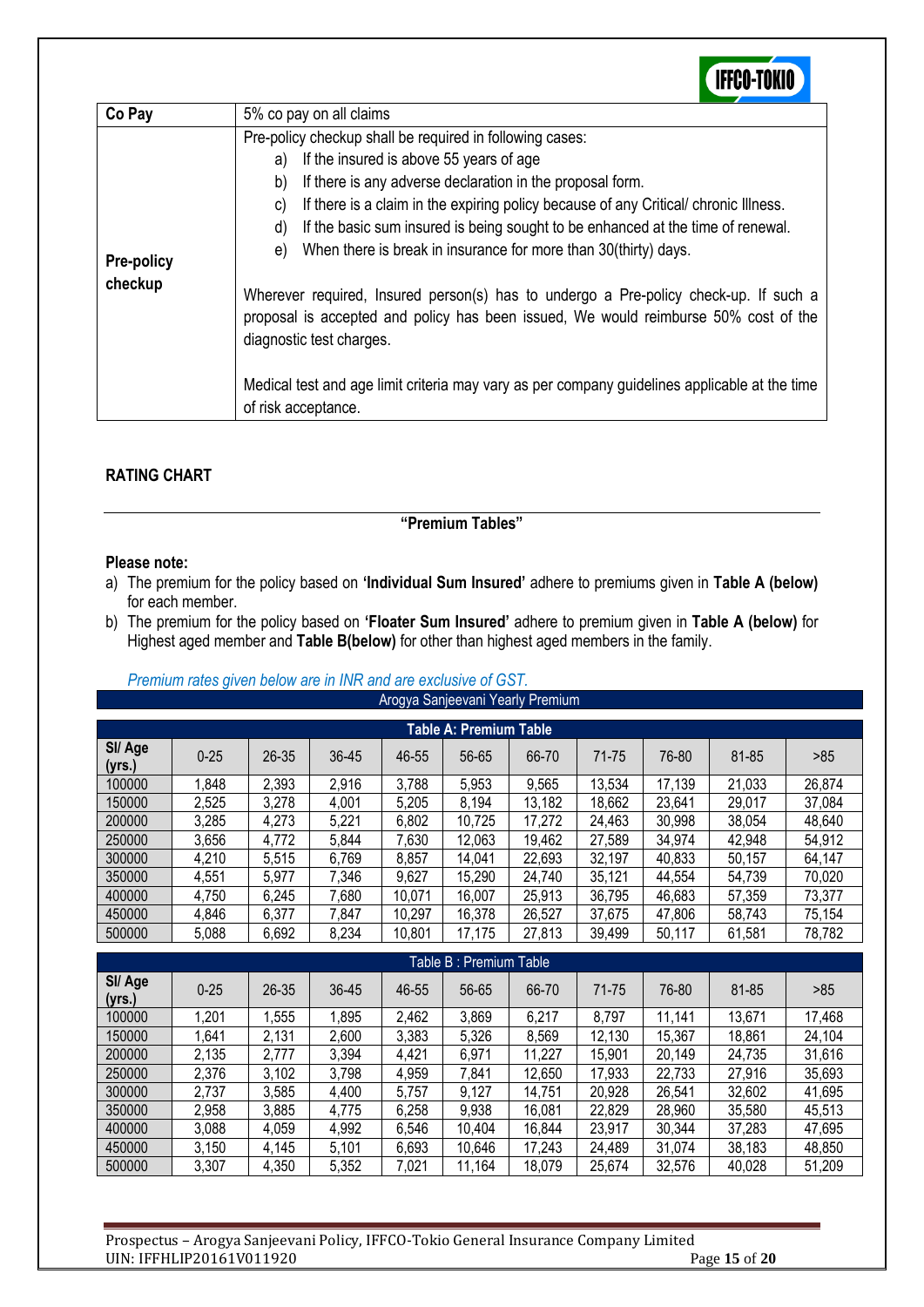

| Arogya Sanjeevani Half Yearly Premium Instalments |  |
|---------------------------------------------------|--|
|---------------------------------------------------|--|

| <b>Table A: Premium Table</b> |          |           |       |       |       |        |        |        |        |        |
|-------------------------------|----------|-----------|-------|-------|-------|--------|--------|--------|--------|--------|
| SI/ Age<br>(yrs.)             | $0 - 25$ | $26 - 35$ | 36-45 | 46-55 | 56-65 | 66-70  | 71-75  | 76-80  | 81-85  | >85    |
| 100000                        | 941      | 1,218     | 1,484 | 1,928 | 3,030 | 4,869  | 6,889  | 8,725  | 10,706 | 13,680 |
| 150000                        | 1,286    | 1,669     | 2,036 | 2,649 | 4,171 | 6,710  | 9,500  | 12,034 | 14,771 | 18,877 |
| 200000                        | 1,672    | 2,175     | 2,658 | 3,462 | 5,459 | 8,792  | 12,453 | 15,779 | 19,371 | 24,760 |
| 250000                        | 1,861    | 2,429     | 2,975 | 3,884 | 6,140 | 9,907  | 14,044 | 17,803 | 21,862 | 27,952 |
| 300000                        | 2,143    | 2,808     | 3,446 | 4,509 | 7,148 | 11,552 | 16,390 | 20,786 | 25,532 | 32,653 |
| 350000                        | 2,317    | 3,042     | 3,739 | 4,901 | 7,783 | 12,594 | 17,878 | 22,680 | 27,864 | 35,643 |
| 400000                        | 2,418    | 3,179     | 3,909 | 5,127 | 8,148 | 13,191 | 18,730 | 23,763 | 29,198 | 37,352 |
| 450000                        | 2,467    | 3,246     | 3,994 | 5,242 | 8,337 | 13,503 | 19,178 | 24,335 | 29,903 | 38,256 |
| 500000                        | 2,590    | 3,407     | 4,191 | 5,498 | 8,743 | 14,158 | 20,106 | 25,511 | 31,347 | 40,103 |

| Table B: Premium Table |          |       |       |       |       |       |        |        |        |        |
|------------------------|----------|-------|-------|-------|-------|-------|--------|--------|--------|--------|
| SI/ Age<br>(yrs.)      | $0 - 25$ | 26-35 | 36-45 | 46-55 | 56-65 | 66-70 | 71-75  | 76-80  | 81-85  | >85    |
| 100000                 | 611      | 792   | 965   | 1,253 | 1,970 | 3,165 | 4,478  | 5,671  | 6,959  | 8,892  |
| 150000                 | 836      | 1,085 | 1,324 | 1,722 | 2,711 | 4,362 | 6,175  | 7,822  | 9,601  | 12,270 |
| 200000                 | 1,087    | 1,414 | 1,728 | 2,251 | 3,548 | 5,715 | 8,094  | 10,256 | 12,591 | 16,094 |
| 250000                 | 1,210    | 1,579 | 1,934 | 2,524 | 3,991 | 6,439 | 9,129  | 11,572 | 14,210 | 18,169 |
| 300000                 | 1,393    | 1,825 | 2,240 | 2,931 | 4,646 | 7,509 | 10,653 | 13,511 | 16,596 | 21,225 |
| 350000                 | 1,506    | 1,978 | 2,431 | 3,185 | 5,059 | 8,186 | 11,621 | 14,742 | 18,112 | 23,168 |
| 400000                 | 1,572    | 2,066 | 2,541 | 3,332 | 5,296 | 8,574 | 12,175 | 15,446 | 18,979 | 24,279 |
| 450000                 | 1.603    | 2,110 | 2,596 | 3,407 | 5,419 | 8,777 | 12,466 | 15,818 | 19,437 | 24,866 |
| 500000                 | ,683     | 2,214 | 2,724 | 3,574 | 5,683 | 9,203 | 13,069 | 16,582 | 20,376 | 26,067 |

# Arogya Sanjeevani Quarterly Premium Instalments

| Table A: Premium Table |          |           |       |       |       |       |        |        |        |        |  |
|------------------------|----------|-----------|-------|-------|-------|-------|--------|--------|--------|--------|--|
| SI/ Age<br>(yrs.)      | $0 - 25$ | $26 - 35$ | 36-45 | 46-55 | 56-65 | 66-70 | 71-75  | 76-80  | 81-85  | >85    |  |
| 100000                 | 475      | 614       | 749   | 973   | 1,529 | 2,457 | 3,476  | 4,402  | 5,402  | 6,902  |  |
| 150000                 | 649      | 842       | 1,027 | 1,337 | 2,104 | 3,386 | 4,793  | 6,072  | 7,452  | 9,524  |  |
| 200000                 | 844      | 1,097     | 1,341 | 1,747 | 2,754 | 4,436 | 6,283  | 7.961  | 9,773  | 12,492 |  |
| 250000                 | 939      | 1,225     | 1,501 | 1,959 | 3,098 | 4,998 | 7,085  | 8,982  | 11,030 | 14,102 |  |
| 300000                 | 1,081    | 1,416     | 1,738 | 2,275 | 3,606 | 5,828 | 8,269  | 10,487 | 12,881 | 16,474 |  |
| 350000                 | .169     | 1,535     | 1,887 | 2,472 | 3,927 | 6,354 | 9,020  | 11,442 | 14,058 | 17,983 |  |
| 400000                 | ,220     | 1,604     | 1,972 | 2,586 | 4,111 | 6,655 | 9,450  | 11,989 | 14,731 | 18,845 |  |
| 450000                 | .244     | 1,638     | 2,015 | 2,644 | 4,206 | 6,813 | 9,676  | 12,277 | 15,086 | 19,301 |  |
| 500000                 | ,307     | 1,719     | 2,115 | 2,774 | 4,411 | 7,143 | 10,144 | 12,871 | 15,815 | 20,233 |  |

| Table B: Premium Table |          |       |       |       |       |       |       |       |       |       |  |
|------------------------|----------|-------|-------|-------|-------|-------|-------|-------|-------|-------|--|
| SI/ Age<br>(yrs.)      | $0 - 25$ | 26-35 | 36-45 | 46-55 | 56-65 | 66-70 | 71-75 | 76-80 | 81-85 | >85   |  |
| 100000                 | 308      | 399   | 487   | 632   | 994   | .597  | 2,259 | 2,861 | 3,511 | 4,486 |  |
| 150000                 | 422      | 547   | 668   | 869   | .368  | 2,201 | 3,115 | 3,947 | 4,844 | 6,190 |  |
| 200000                 | 548      | 713   | 872   | 1,135 | ,790  | 2,883 | 4,084 | 5.175 | 6,352 | 8,120 |  |
| 250000                 | 610      | 797   | 975   | 1,274 | 2,014 | 3,249 | 4,606 | 5,838 | 7.169 | 9,167 |  |

Prospectus – Arogya Sanjeevani Policy, IFFCO-Tokio General Insurance Company Limited UIN: IFFHLIP20161V011920 Page **16** of **20**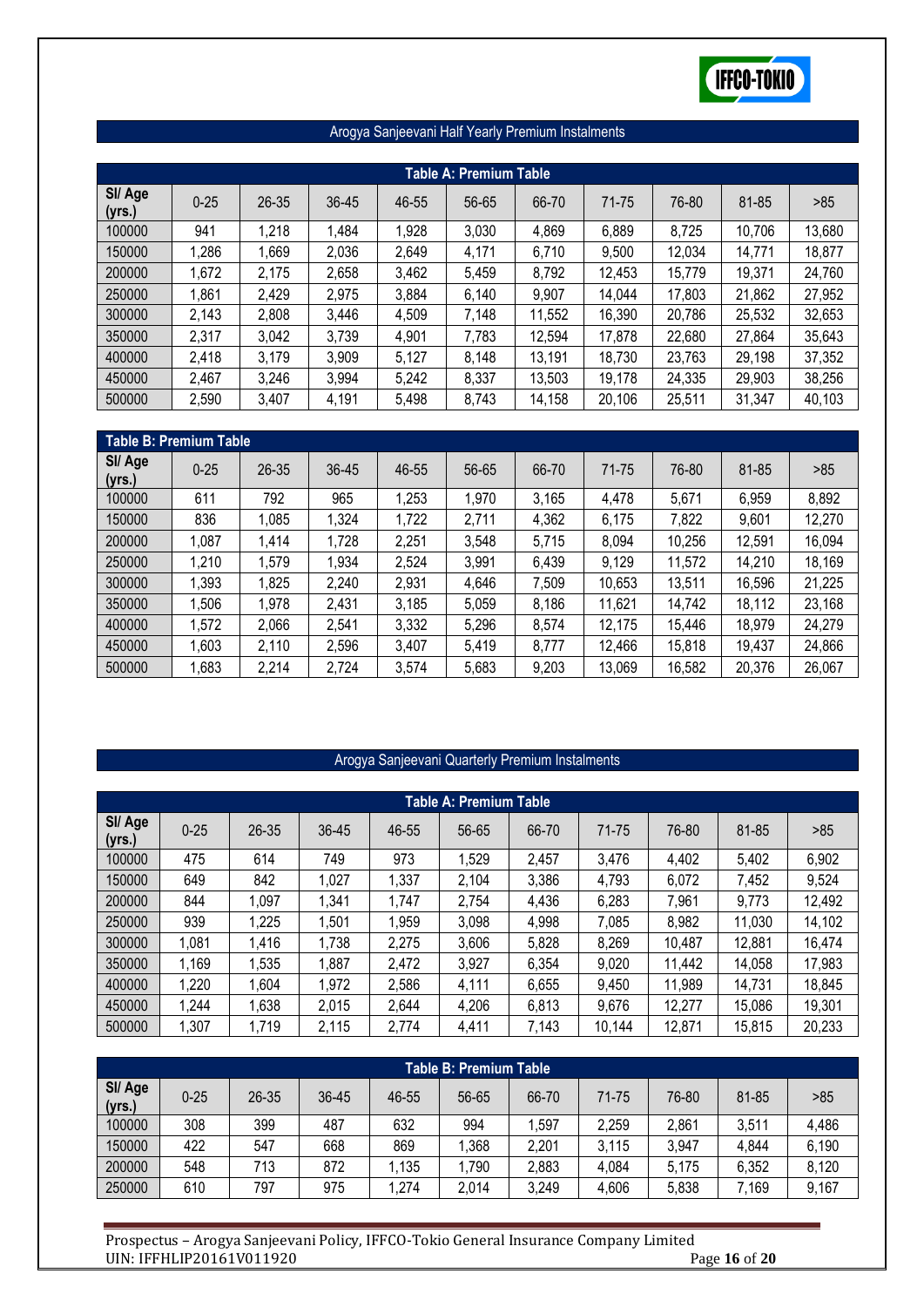# **IFFCO-TOKIO**

| 300000 | 703 | 921  | 130  | .479 | 2,344 | 3,788 | 5.375 | 6,816            | 8,373  | 10,708 |
|--------|-----|------|------|------|-------|-------|-------|------------------|--------|--------|
| 350000 | 760 | 998  | ,226 | .607 | 2,552 | 4,130 | 5,863 | $^{\prime}$ .438 | 9,138  | ,689   |
| 400000 | 793 | .042 | .282 | .681 | 2,672 | 4,326 | 6,142 | .793             | 9,575  | 12,249 |
| 450000 | 809 | .065 | .310 | 719، | 2,734 | 4,428 | 6,289 | 0.980            | 9,806  | 12,546 |
| 500000 | 849 | ,117 | .374 | ,803 | 2,867 | 4,643 | 6,594 | 8,366            | 10,280 | 13,151 |

# Arogya Sanjeevani Monthly Premium Instalments

| Table A: Premium Table |          |       |       |       |       |       |       |       |       |       |  |
|------------------------|----------|-------|-------|-------|-------|-------|-------|-------|-------|-------|--|
| SI/ Age<br>(yrs.)      | $0 - 25$ | 26-35 | 36-45 | 46-55 | 56-65 | 66-70 | 71-75 | 76-80 | 81-85 | >85   |  |
| 100000                 | 159      | 206   | 251   | 326   | 513   | 824   | 1,166 | 1,476 | 1,811 | 2,314 |  |
| 150000                 | 217      | 282   | 345   | 448   | 706   | 1,135 | 1,607 | 2,036 | 2,499 | 3,194 |  |
| 200000                 | 283      | 368   | 450   | 586   | 924   | ,487  | 2,107 | 2,670 | 3,277 | 4,189 |  |
| 250000                 | 315      | 411   | 503   | 657   | 1,039 | .676  | 2,376 | 3,012 | 3,699 | 4,729 |  |
| 300000                 | 363      | 475   | 583   | 763   | 1,209 | .954  | 2,773 | 3,517 | 4,320 | 5,525 |  |
| 350000                 | 392      | 515   | 633   | 829   | 1,317 | 2,131 | 3,025 | 3,837 | 4,714 | 6,030 |  |
| 400000                 | 409      | 538   | 661   | 867   | 1,379 | 2,232 | 3,169 | 4,020 | 4,940 | 6,319 |  |
| 450000                 | 417      | 549   | 676   | 887   | 1,411 | 2,285 | 3,245 | 4,117 | 5,059 | 6,472 |  |
| 500000                 | 438      | 576   | 709   | 930   | 1,479 | 2,395 | 3,402 | 4,316 | 5,304 | 6,785 |  |

| Table B: Premium Table |          |           |       |       |       |       |       |       |       |       |  |
|------------------------|----------|-----------|-------|-------|-------|-------|-------|-------|-------|-------|--|
| SI/ Age<br>(vrs.)      | $0 - 25$ | $26 - 35$ | 36-45 | 46-55 | 56-65 | 66-70 | 71-75 | 76-80 | 81-85 | >85   |  |
| 100000                 | 103      | 134       | 163   | 212   | 333   | 535   | 758   | 959   | 1.177 | ,504  |  |
| 150000                 | 141      | 184       | 224   | 291   | 459   | 738   | 1,045 | 1,323 | 1,624 | 2,076 |  |
| 200000                 | 184      | 239       | 292   | 381   | 600   | 967   | 1,369 | 1,735 | 2,130 | 2,723 |  |
| 250000                 | 205      | 267       | 327   | 427   | 675   | ,089  | 1,544 | .958  | 2,404 | 3,074 |  |
| 300000                 | 236      | 309       | 379   | 496   | 786   | ,270  | 1,802 | 2,286 | 2,808 | 3,591 |  |
| 350000                 | 255      | 335       | 411   | 539   | 856   | ,385  | 1,966 | 2,494 | 3,064 | 3,920 |  |
| 400000                 | 266      | 350       | 430   | 564   | 896   | .451  | 2,060 | 2,613 | 3,211 | 4,108 |  |
| 450000                 | 271      | 357       | 439   | 576   | 917   | .485  | 2,109 | 2,676 | 3,288 | 4,207 |  |
| 500000                 | 285      | 375       | 461   | 605   | 961   | .557  | 2,211 | 2,806 | 3,447 | 4,410 |  |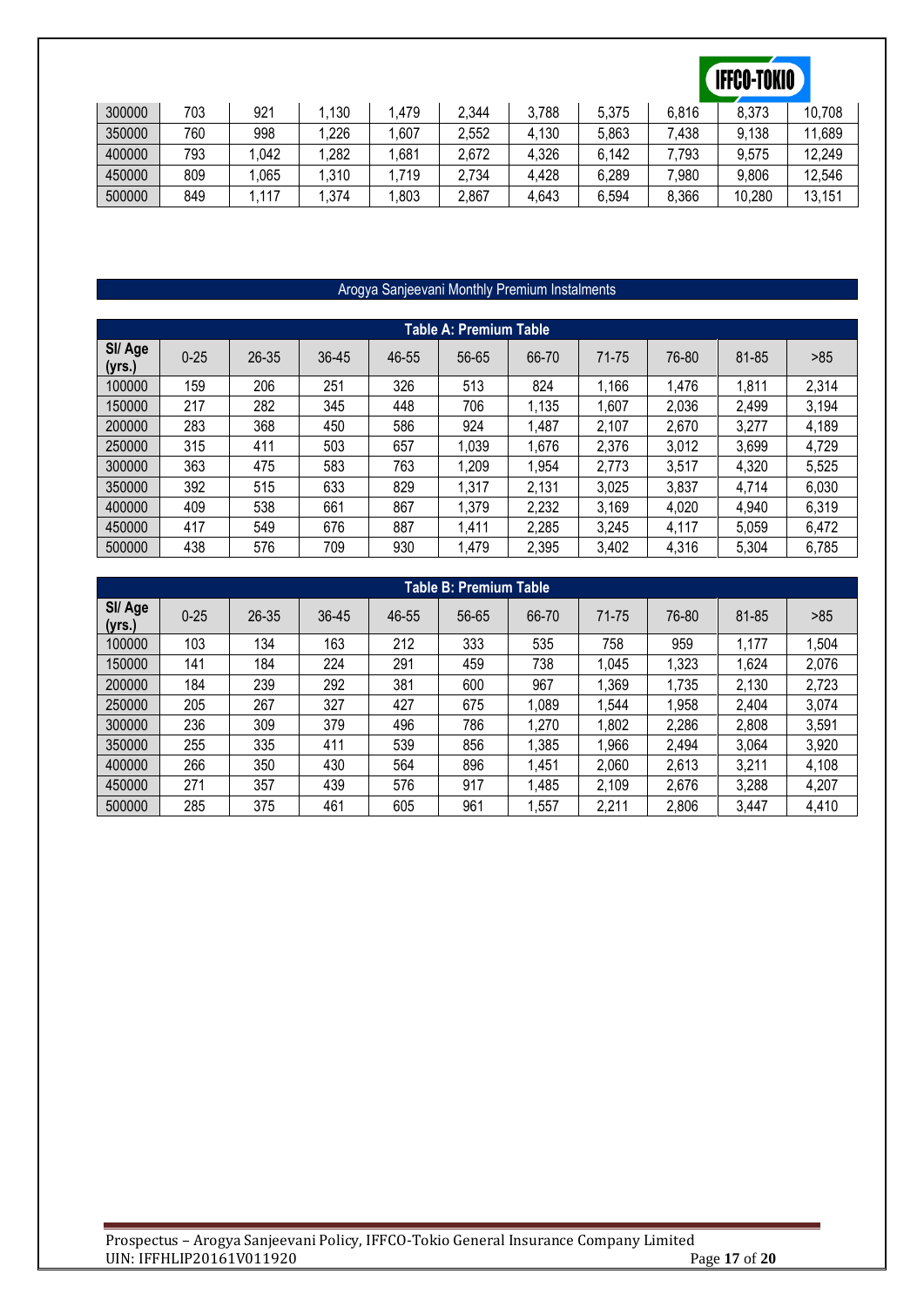

# **Premium Illustrations for yearly premium policy:**

| <b>Illustration 1</b>                                 | <b>Coverage opted on</b><br><b>individual basis</b><br>covering each<br>member of the<br>family separately<br>(at a single point in<br>time) |                                       | <b>Coverage opted on individual basis</b><br>covering multiple members of the family<br>under a single policy (Sum Insured is<br>available for each member of the family) |                                     |                                              |                                       | <b>Coverage opted on family floater basis with</b><br>overall Sum Insured (Only one Sum<br>Insured is available for the entire family) |                                       |                                              |                                       |
|-------------------------------------------------------|----------------------------------------------------------------------------------------------------------------------------------------------|---------------------------------------|---------------------------------------------------------------------------------------------------------------------------------------------------------------------------|-------------------------------------|----------------------------------------------|---------------------------------------|----------------------------------------------------------------------------------------------------------------------------------------|---------------------------------------|----------------------------------------------|---------------------------------------|
| <b>Age of the</b><br><b>Members</b><br><b>Insured</b> | <b>Premium</b><br>(Rs.)                                                                                                                      | <b>Sum</b><br><b>Insured</b><br>(Rs.) | <b>Premium</b><br>(Rs.)                                                                                                                                                   | <b>Discount</b><br>for 2<br>members | <b>Premium</b><br>after<br>discount<br>(Rs.) | <b>Sum</b><br><b>Insured</b><br>(Rs.) | <b>Premium</b><br>(Rs.)                                                                                                                | <b>Floater</b><br>discount,<br>if any | <b>Premium</b><br>after<br>discount<br>(Rs.) | <b>Sum</b><br><b>Insured</b><br>(Rs.) |
| $0-25$                                                | 5,088                                                                                                                                        | 5,00,000                              |                                                                                                                                                                           |                                     |                                              |                                       |                                                                                                                                        |                                       |                                              |                                       |
| $26 - 35$                                             | 6,692                                                                                                                                        | 5,00,000                              | 6,692                                                                                                                                                                     | 10%                                 | 6023                                         | 5,00,000                              | 4,350                                                                                                                                  | <b>NA</b>                             | 4,350                                        | 5,00,000                              |
| $36 - 45$                                             | 8,234                                                                                                                                        | 5,00,000                              | 8,234                                                                                                                                                                     | 10%                                 | 7411                                         | 5,00,000                              | 8,234                                                                                                                                  | <b>NA</b>                             | 8,234                                        | 5,00,000                              |
| 46-55                                                 | 10,801                                                                                                                                       | 5,00,000                              |                                                                                                                                                                           |                                     |                                              |                                       |                                                                                                                                        |                                       |                                              |                                       |
| $56 - 65$                                             | 17,175                                                                                                                                       | 5,00,000                              |                                                                                                                                                                           |                                     |                                              |                                       |                                                                                                                                        |                                       |                                              |                                       |
| 66-70                                                 | 27,813                                                                                                                                       | 5,00,000                              |                                                                                                                                                                           |                                     |                                              |                                       |                                                                                                                                        |                                       |                                              |                                       |
| $71 - 75$                                             | 39,499                                                                                                                                       | 5,00,000                              |                                                                                                                                                                           |                                     |                                              |                                       |                                                                                                                                        |                                       |                                              |                                       |
| 76-80                                                 | 50,117                                                                                                                                       | 5,00,000                              |                                                                                                                                                                           |                                     |                                              |                                       |                                                                                                                                        |                                       |                                              |                                       |
| $81 - 85$                                             | 61,581                                                                                                                                       | 5,00,000                              |                                                                                                                                                                           |                                     |                                              |                                       |                                                                                                                                        |                                       |                                              |                                       |
| 585                                                   | 78,782                                                                                                                                       | 5,00,000                              |                                                                                                                                                                           |                                     |                                              |                                       |                                                                                                                                        |                                       |                                              |                                       |
|                                                       |                                                                                                                                              |                                       | <b>Total Family</b><br><b>Premium</b>                                                                                                                                     |                                     | 13433                                        |                                       | <b>Total Family</b><br><b>Premium</b>                                                                                                  |                                       | 12584                                        |                                       |

| <b>Illustration 2</b>                          | <b>Coverage opted on</b><br><b>individual basis</b><br>covering each<br>member of the<br>family separately<br>(at a single point in<br>time) |                                       | <b>Coverage opted on individual basis</b><br>covering multiple members of the family<br>under a single policy (Sum Insured is<br>available for each member of the family) |                                     |                                              |                                       | Coverage opted on family floater basis with<br>overall Sum Insured (Only one Sum<br>Insured is available for the entire family) |                                                    |                                              |                                       |
|------------------------------------------------|----------------------------------------------------------------------------------------------------------------------------------------------|---------------------------------------|---------------------------------------------------------------------------------------------------------------------------------------------------------------------------|-------------------------------------|----------------------------------------------|---------------------------------------|---------------------------------------------------------------------------------------------------------------------------------|----------------------------------------------------|----------------------------------------------|---------------------------------------|
| Age of the<br><b>Members</b><br><b>Insured</b> | <b>Premium</b><br>(Rs.)                                                                                                                      | <b>Sum</b><br><b>Insured</b><br>(Rs.) | <b>Premium</b><br>(Rs.)                                                                                                                                                   | <b>Discount</b><br>for 2<br>members | <b>Premium</b><br>after<br>discount<br>(Rs.) | <b>Sum</b><br><b>Insured</b><br>(Rs.) | <b>Premium</b><br>(Rs.)                                                                                                         | <b>Floater</b><br>discount,<br><mark>if any</mark> | <b>Premium</b><br>after<br>discount<br>(Rs.) | <b>Sum</b><br><b>Insured</b><br>(Rs.) |
| $0-25$                                         | 4,210                                                                                                                                        | 3,00,000                              |                                                                                                                                                                           |                                     |                                              |                                       |                                                                                                                                 |                                                    |                                              |                                       |
| $26 - 35$                                      | 5,515                                                                                                                                        | 3,00,000                              |                                                                                                                                                                           |                                     |                                              |                                       |                                                                                                                                 |                                                    |                                              |                                       |
| $36 - 45$                                      | 6,769                                                                                                                                        | 3,00,000                              |                                                                                                                                                                           |                                     |                                              |                                       |                                                                                                                                 |                                                    |                                              |                                       |
| 46-55                                          | 8,857                                                                                                                                        | 3,00,000                              | 8,857                                                                                                                                                                     | 10%                                 | <mark>7971</mark>                            | 3,00,000                              | 5,757                                                                                                                           | <b>NA</b>                                          | 5,757                                        | 3,00,000                              |
| $56 - 65$                                      | 14,041                                                                                                                                       | 3,00,000                              | 14,041                                                                                                                                                                    | 10%                                 | 12637                                        | 3,00,000                              | 14,041                                                                                                                          | <b>NA</b>                                          | 14,041                                       | 3.00.000                              |
| 66-70                                          | 22,693                                                                                                                                       | 3,00,000                              |                                                                                                                                                                           |                                     |                                              |                                       |                                                                                                                                 |                                                    |                                              |                                       |

Prospectus – Arogya Sanjeevani Policy, IFFCO-Tokio General Insurance Company Limited UIN: IFFHLIP20161V011920 Page **18** of **20**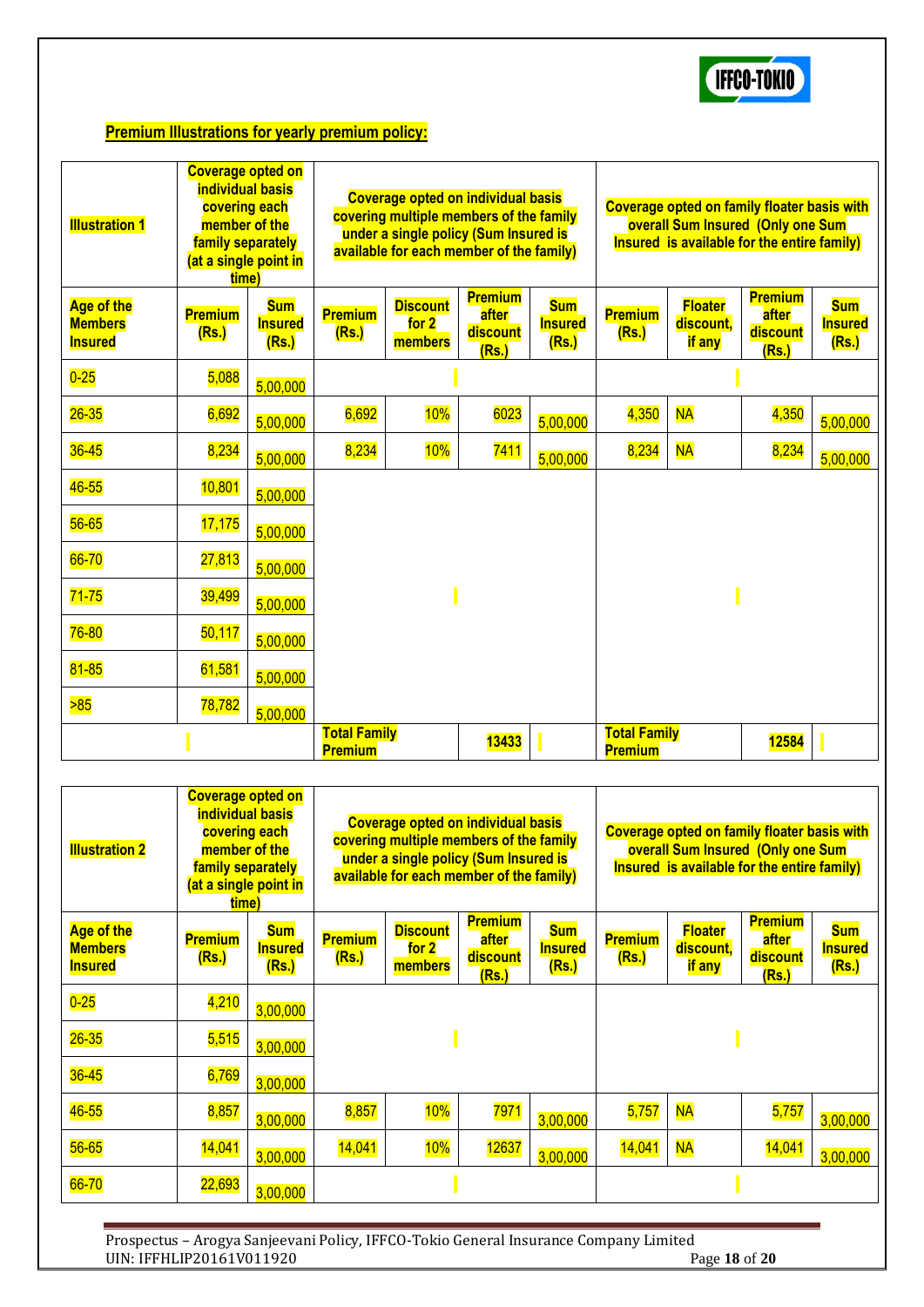|                    |        |          |                                       |       |                                       | <b>IFFCO-TOKIO</b> |  |
|--------------------|--------|----------|---------------------------------------|-------|---------------------------------------|--------------------|--|
| <mark>71-75</mark> | 32,197 | 3,00,000 |                                       |       |                                       |                    |  |
| $76 - 80$          | 40,833 | 3,00,000 |                                       |       |                                       |                    |  |
| <mark>81-85</mark> | 50,157 | 3,00,000 |                                       |       |                                       |                    |  |
| 585                | 64,147 | 3,00,000 |                                       |       |                                       |                    |  |
|                    |        |          | <b>Total Family</b><br><b>Premium</b> | 20608 | <b>Total Family</b><br><b>Premium</b> | 19798              |  |

# **Discounts:**

- A. Discounts for **'Individual Sum Insured'** variant are:
- (i) **Family Discount** available at the inception of the policy is mentioned below:
	- a) 2 Family Members 10% discount on total premium
	- b) 3 or more Family Members 20% discount on total premium
- (ii) **Discount for customers already covered under their employers' Group Mediclaim Policy provided by ITGI**

All the employees covered under the Group Mediclaim Policy of IFFCO TOKIO will be eligible for discount as per below mentioned slabs –

| Sum Insured opted under Arogya<br>Sanjeevani | <b>Discount</b>  |
|----------------------------------------------|------------------|
| Rs 4(Four)lakh and above                     | 10%(ten percent) |

- (iii) **Existing Customer Discount:** 10% (ten percent) discount in policy premium for all customers holding any other insurance policy of IFFCO TOKIO.
- (iv) **ITGI Employee Discount:** 20% (twenty percent) discount for all employees of IFFCO TOKIO.
- (v) 10% (ten percent) discount in policy premium is permitted for all customers who buy policy directly through IFFCO-TOKIO website/Walk-in.

#### **Note: All the above mentioned discounts are on cumulative basis and cannot exceed a total of 25% (twentyfive) percent**

#### B. Discounts for **'Floater Sum Insured'** variant are:

(i) **Discount for customers already covered under their employers' Group Mediclaim Policy provided by ITGI**

All the employees covered under the Group Mediclaim Policy of IFFCO TOKIO will be eligible for discount as per below mentioned slabs –

| <b>Product Type</b> | Sum Insured opted under Arogya<br><b>Sanjeevani</b> | <b>Discount</b>   |  |  |
|---------------------|-----------------------------------------------------|-------------------|--|--|
| Arogya Sanjeevani   | Rs 4(Four) lakh and above                           | 10% (ten percent) |  |  |

- (ii) **Existing Customer Discount:** 10% (ten percent) discount in policy premium for all customers holding any other insurance policy of IFFCO TOKIO.
- (iii) **ITGI Employee Discount:** 20% (twenty percent) discount for all employees of IFFCO TOKIO.